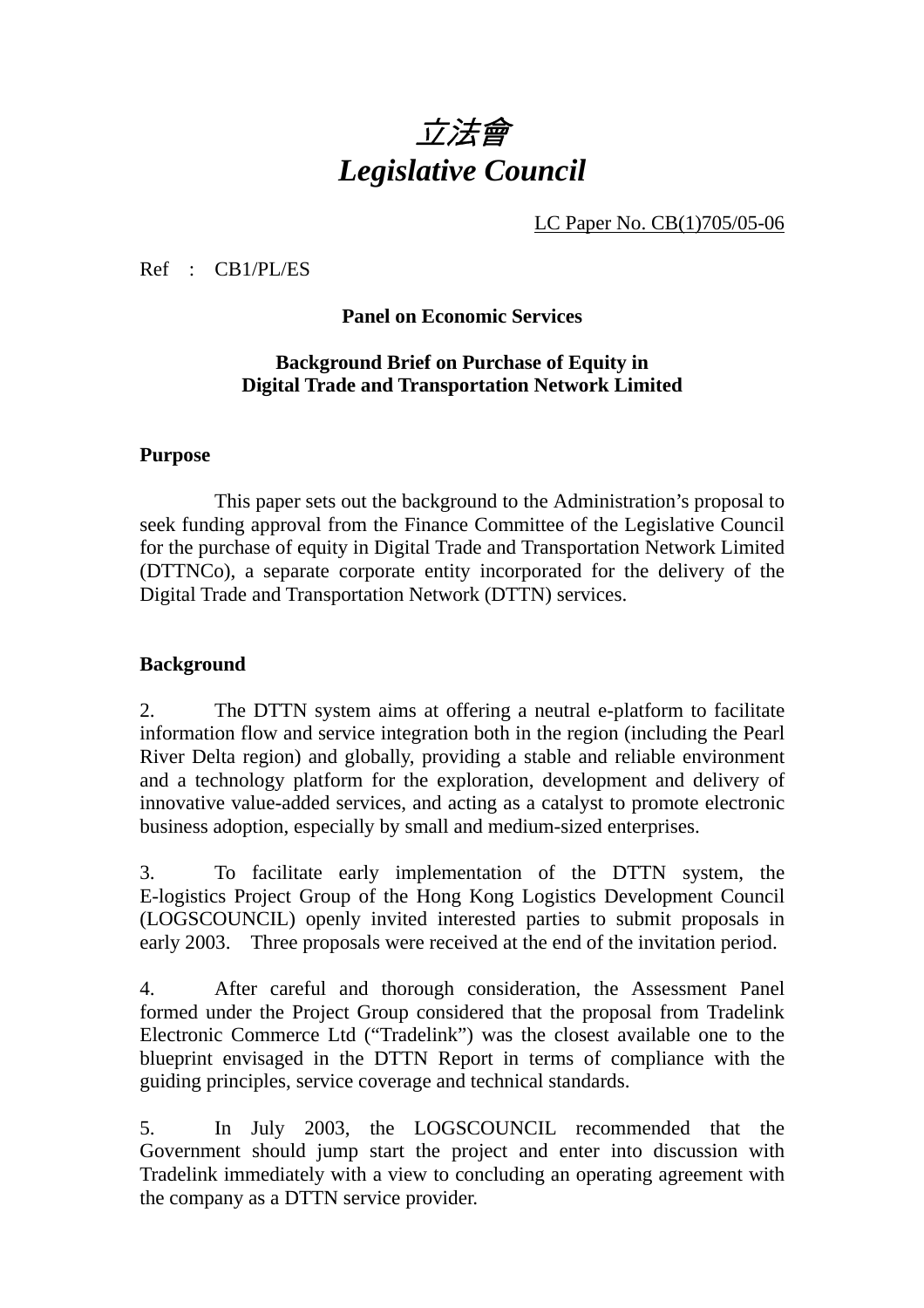6. In July 2003, the Administration briefed the Panel that it had accepted the recommendations of LOGSCOUNCIL and entered into discussion with Tradelink accordingly.

7. In August 2005, the Administration concluded an Operating Agreement (OA) with the DTTNCo, a Shareholders' Agreement (SA) with Tradelink and the DTTNCo, and a Shares Acquisition Agreement (SAA) with Tradelink.

8. The OA requires the DTTNCo to develop and implement the DTTN services in accordance with the service parameters, service levels, pricing model and implementation programme stipulated therein. The SA defines the rights and duties of shareholders of the DTTNCo. It also enshrines the safeguards endorsed by LOGSCOUNCIL for upholding the neutrality and non-exclusivity of the DTTN services to be provided by the DTTNCo. The SAA provides for the acquisition of shares in the DTTNCo by the Government through the Financial Secretary Incorporated (FSI).

9.In October 2005, the Administration briefed the Panel on its proposal for the purchase of equity in DTTNCo.

### **Shares Acquisition Agreement**

10. According to the Administration, there is strong industry consensus for Government to become a shareholder of the DTTNCo in order to play an effective role in ensuring that the company will develop and implement DTTN services in compliance with the OA. Lack of direct Government involvement will likely undermine industry support for and subscription to the DTTN system. The Administration explored different options with Tradelink for acquiring the DTTNCo shares. In the end, it decided for a purchase of equity in the DTTNCo in cash through the SAA to achieve certainty in Government's investment and involvement in the DTTNCo.

11. Pursuant to the signing of the SAA, the FSI now holds DTTNCo shares of HK\$31.5 million valued at par with the settlement of the amount to be made subject to FC's approval. The FSI will need to obtain FC's funding approval within 12 months from the date when Tradelink completed transferal of the shares to the FSI (i.e. 31 August 2005). If such approval is not forthcoming, FSI will return the DTTNCo shares to Tradelink, who will have no further claim against FSI.

12. At present, the total issued share capital of the DTTNCo is HK\$108 million. FSI shareholding in the DTTNCo represents 29.17% of the company's issued share capital, with the balance of 70.83% held by Tradelink. There is a plan to recruit other shareholders for the company and it is envisaged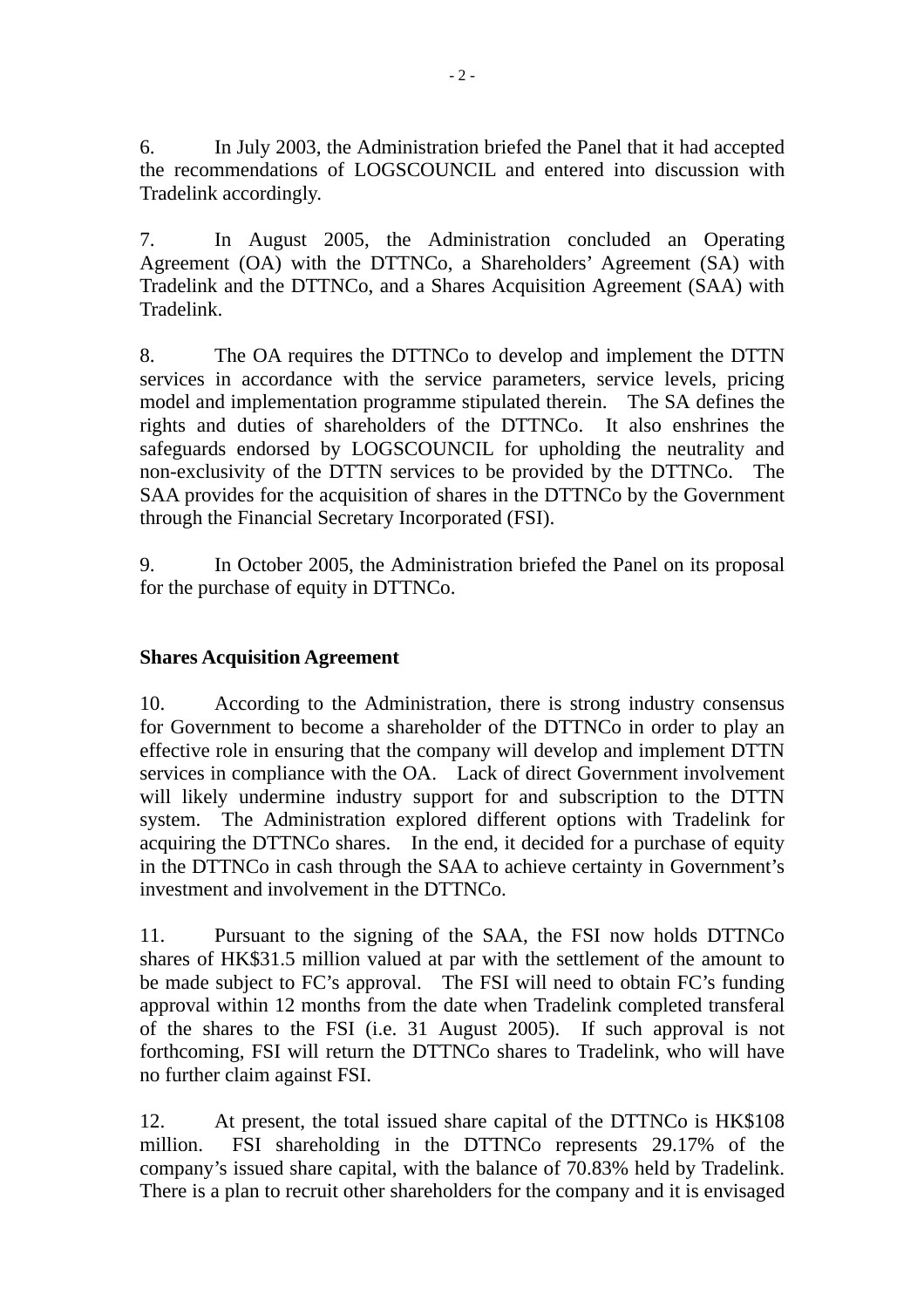that the eventual proportion of shareholding would be 21% by FSI, 51% by Tradelink, and 28% by others.

#### **Members' views**

13. Whilst recognizing the potential benefits of the DTTN System, members expressed divergent views on the Administration's proposal for the acquisition of DTTNCo shares from Tradelink, which was incorporated in 1988 as a joint venture between Government and some key players in Hong Kong's trading sector. Tradelink has become a publicly listed company since 28 October 2005. The Government remains the largest single shareholder of the company.

14. Some members are of the view that the unique status of Tradelink has already created unfair competition with the private sector. The Government's proposal for the acquisition of DTTNCo shares from Tradelink may give DTTNCo an unfair advantage over prospective competitors which is contrary to free market practice and competition.

15. A member however holds the view that since the data provided by the logistics players contain sensitive information such as the names and contact details of their customers, it is highly important that the DTTN system must provide a level-playing field for all stakeholders, and be perceived by them as free from real or potential conflict of interests or sector influence. As such, there is a strong industry call for Government to become a shareholder of the DTTNCo in order to ensure the neutrality of the DTTN System.

16. In view that the majority of the members present at the Panel meeting on 24 October 2005 was not in support of the Administration's proposal, the Administration did not submit the funding proposal to the Finance Committee for approval as originally planned.

17. Subsequent to the Panel meeting on 24 October 2005, the Panel received written views from the following 12 organizations, urging the Panel to lend support to the Government's proposal for the purchase of DTTNCo shares:

- (a) The Institute of Purchasing & Supply of Hong Kong
- (b) Hong Kong Logistics Association
- (c) E-logistics Project Group, Hong Kong Logistics Development Council
- (d) Hong Kong Container Terminal Operators Association
- (e) GS1 Hong Kong
- (f) Hong Kong CFS and Logistics Association Ltd
- (g) Hong Kong Container Drayage Services Association Ltd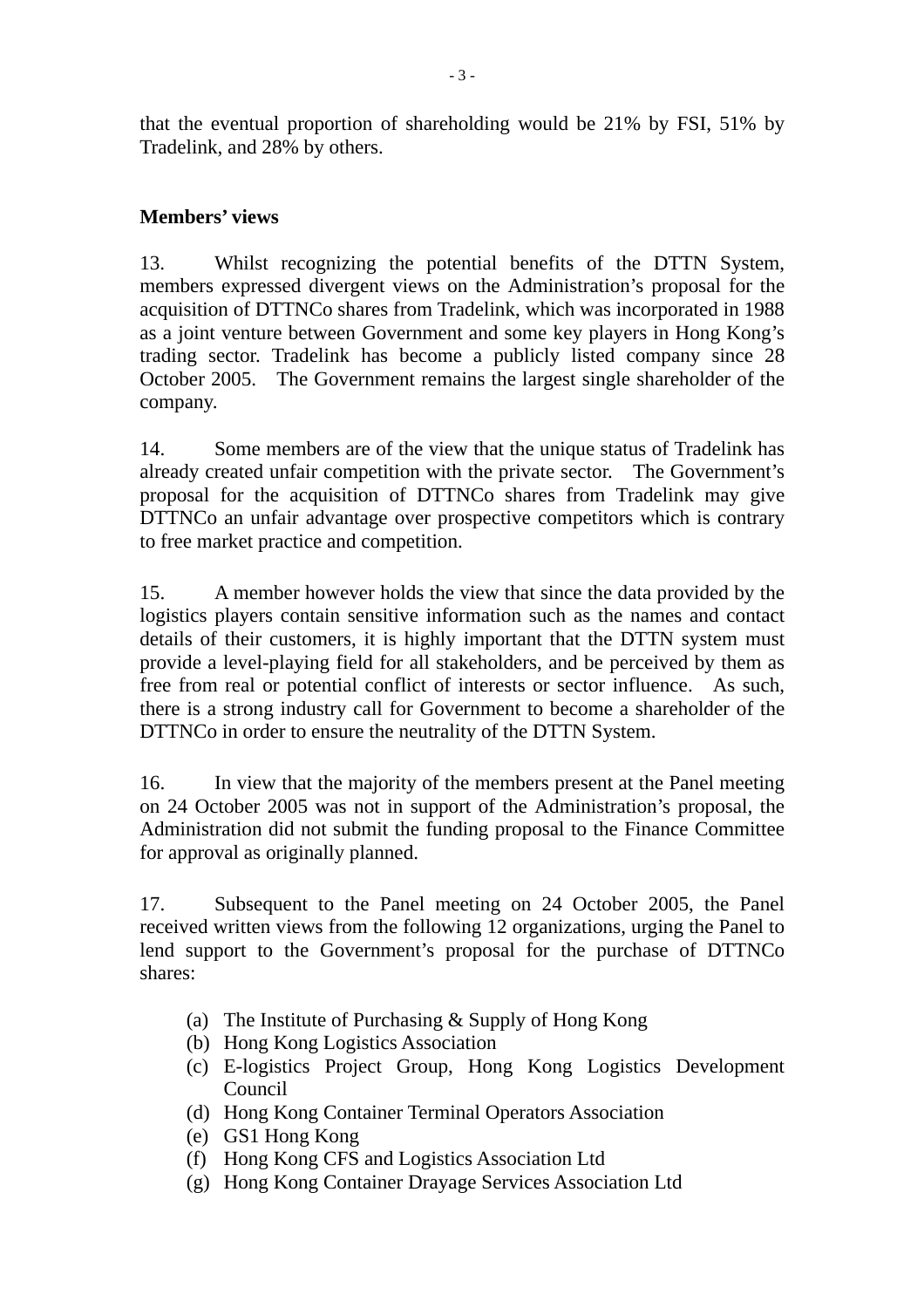- (h) The Chamber of Hong Kong Logistics Industry
- (i) The Hong Kong Shippers' Council
- (j) Internet Professional Association
- (k) The Chartered Institute of Logistics & Transport
- (l) Hongkong Association of Freight Forwarding and Logistics Limited

Their written submissions are attached in the **Annex**.

#### **Latest position**

18. The Administration will brief members further on its proposal at the forthcoming meeting to be held on 23 January 2006.

Council Business Division 1 Legislative Council Secretariat 16 January 2006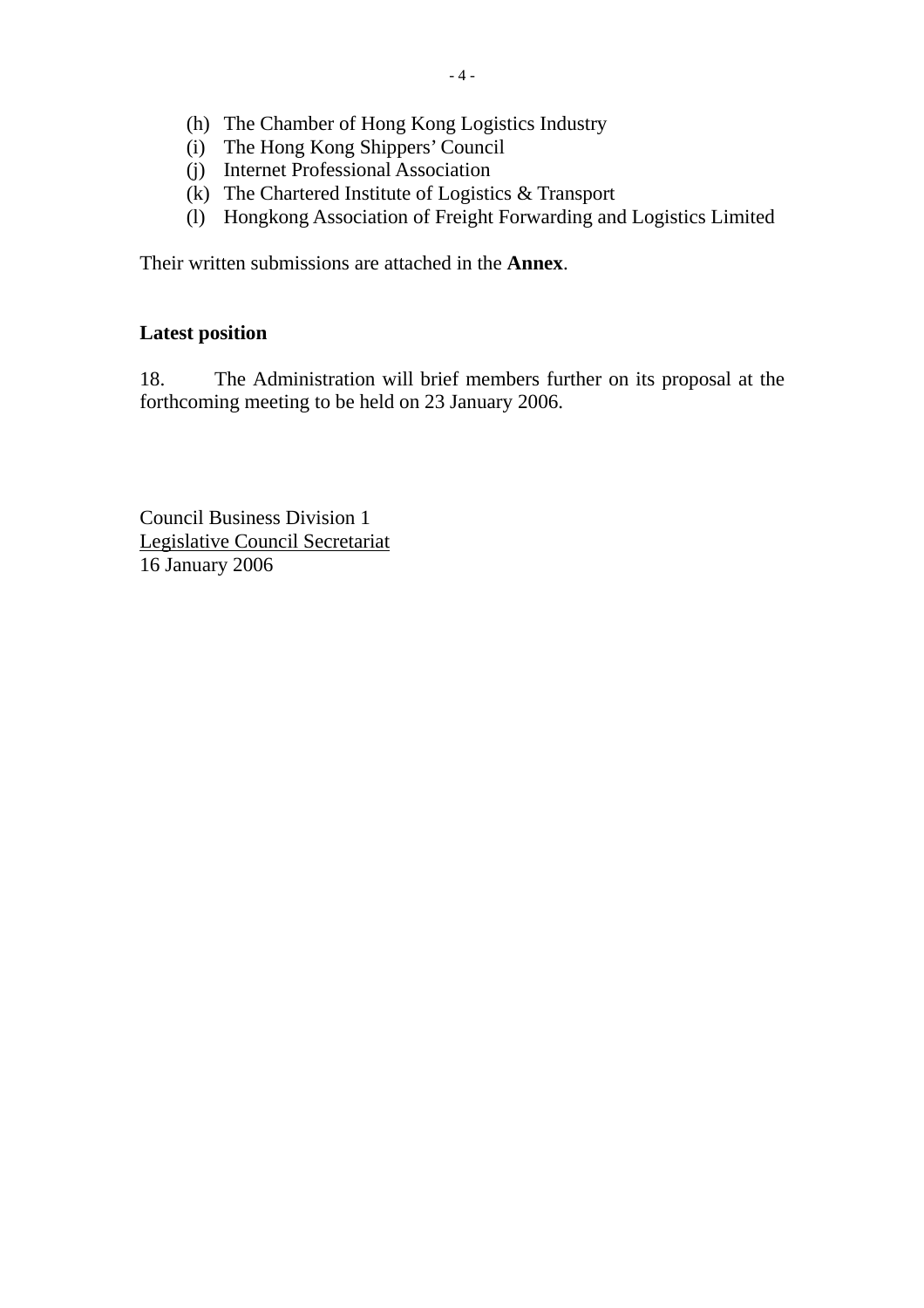FAX ND. : 25001016

CB(1)291/05-06(01) Annex

Nov. 14 2005 03:30PM





THE INSTITUTE OF PURCHASING & SUPPLY OF HONG KONG 香港物資採購與供銷學會 P.O. Box 72241, Hong Kong Network of Networks, 4/F., HKPC Building, 78 Tat Chee Avenue, Kowloon, Hong Kong Website: http://www.ipshk.org E-mail: ipshkltd@netvigator.com Tel.: (852) 2777 4372 Fax: (652) 2301 3978

Hon James TIEN Pei-chun, GBS, JP Chairman, Panel on Economic Services Legislative Council Legislative Council Building 8 Jackson Road Central Hong Kong

5<sup>th</sup> November, 2005

Dear Mr. Tien,

We are more than a bit surprised and disappointed that the Govemment's proposal to purchase equity in the Digital Trade and Transportation Network Limited (DTTNCo) did not receive support from Panel on Economic Services. We write to express the views of the logistics industry, and appeal to the Panel to reconsider the proposal favourably.

The DTTN is a key initiative pursued by the Government in close collaboration with the logistics & supply management industry the Hong Kong Logistics Development (LOGSCOUNCIL). As a LOGSCOUNCIL member, our Institute fully Council supports this initiative as it will enhance the efficiency, reliability, quality and cost-effectiveness of information flow along the total supply channel management. More importantly, it will provide an open and secure platform for use by all players, especially logistics SMEs which may not otherwise have the resources, expertise and willingness to develop their own information system.

Prof. Arne Jensen from Goteborg University, Sweden has estimated a saving of U.S. 490 billion from wrold trade facilitation. DTTN System will help move faster towards this direction for Hong Kong and for the logistics SMEs.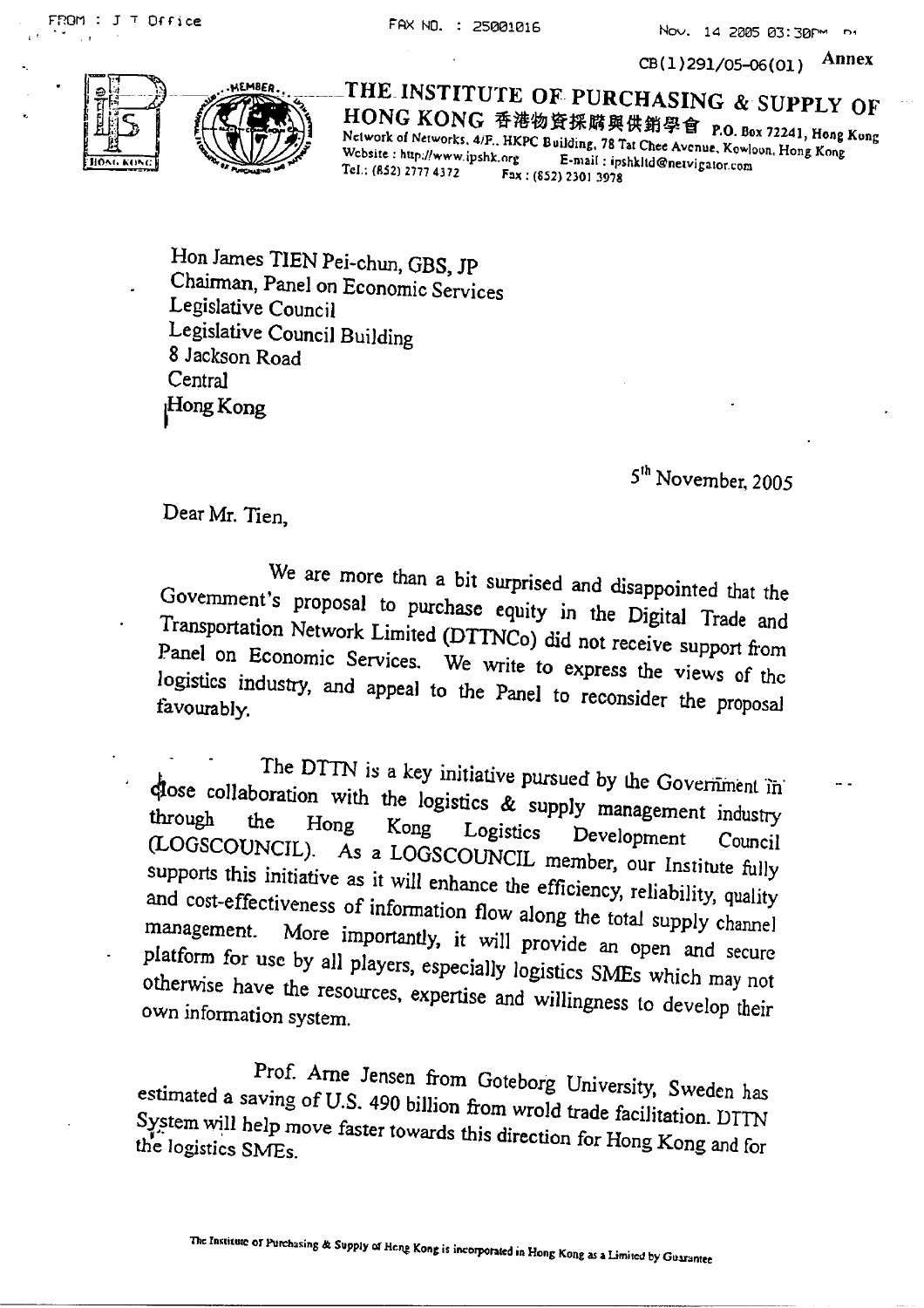Office



THE INSTIT **JTE OF-PURCHASING & SUPPLY OF** HONG KONG 香港物資採購與供銷學會 P.O. Box 72241, Hong Kong Network of Networks, 4/F., HKPC Building. 78 Tat Chee Avenue, Kowloon, Hong Kong Website: http://www.ipshk.org E-mail: ipshkltd@nctvigator.com Tel.: (852) 2777 4372 Fax: (852) 2301 3978

As there is a strong industry consensus that the DTTN System must be neutral and non-exclusive, the DTTNCo has been set up to operate it in accordance with guiding principles and technical specifications agreed by the industry and endorsed by LOGSCOUNCIL. The Government's shareholding in the DTTNCo is vital in monitoring the company's operation and safeguarding the interest of the industry, especially that of the smaller players. The proposal for Government to acquire DTTNCo shares therefore has the full support of LOGSCOUNCIL, and is in fact a response to industry expectation.

After thorough discussion over the past three years, a good foundation has been laid for the DTTN initiative to take off the ground. We are anxious to see its fruition, and urge the Panel to lend support to the Government's proposal to purchase DTTNCo shares.

Yours sincerely,

Dr. Stephen K. Ng

President The Institute of Purchasing & Supply of Hong Kong

C.c. Mr. Timothy P. W. Lam, Chairman of IPSHK Mr. Peter P. H. Tse, Secretary of IPSHK M. Leo Chow, Chairman of Information Services & Communications Committee  $\pmb{\mu}$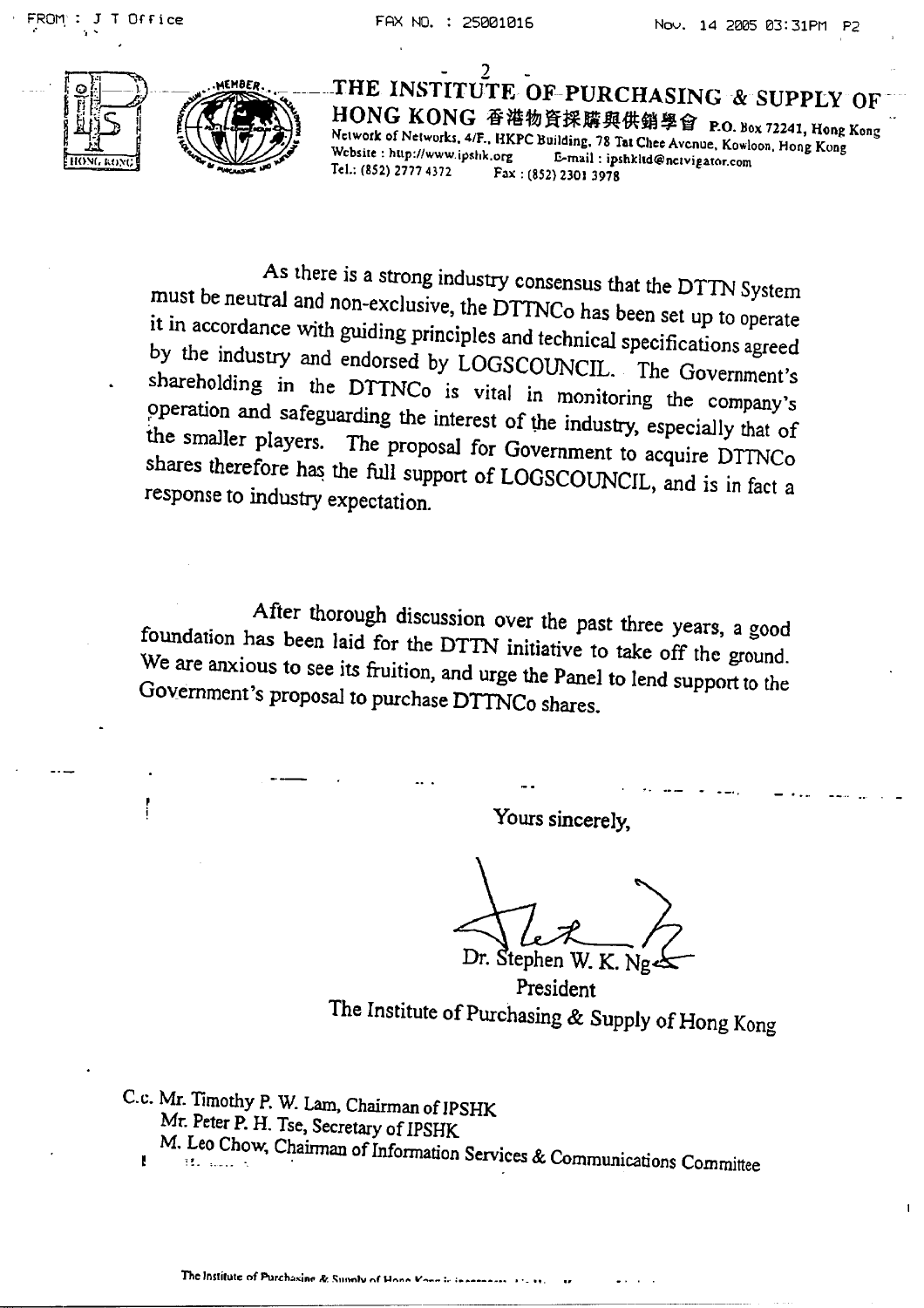$CB(1)291/05-06(02)$ 



Hon James TIEN Pei-chun, GBS, JP Chairman, Panel on Economic Services Legislative Council Legislative Council Building 8 Jackson Road Central Hong Kong

8 November 2005

Dear Mr. Tien.

We write to urge the Panel on Economic Services to lend support to Government's proposal for funding approval by the Finance Committee for the purchase of equity in the Digital Trade and Transportation Network Limited (DTTNCo).

The Hong Kong Logistics Association supports the DTTN initiative as it is designed to provide a secure e-platform for logistics players to exchange information and data in an efficient, reliable and low-cost manner. We also hope that it will promote information technology adoption in particular by the small and medium sized enterprises (SMEs) in the logistics industry.

The incorporation of the DTTNCo is a response to industry demand that the DTTN services should be provided by a neutral corporate entity in an open and non-exclusive fashion. We support the involvement of the Government in the DTTNCo as a shareholder, so that it will help steer the operation of the company in compliance with the principles of "neutrality" and "non-exclusivity", which are of paramount importance in securing industry acceptance of and confidence in the service provider.

The logistics industry looks forward to the scheduled launch of the DTTN services by the end of 2005. We sincerely hope that funding approval will be forthcoming soon for Government to purchase equity in the DTTNCo.

Yours sincerely,

mthony Wong) **President** Hong Kong Logistics Association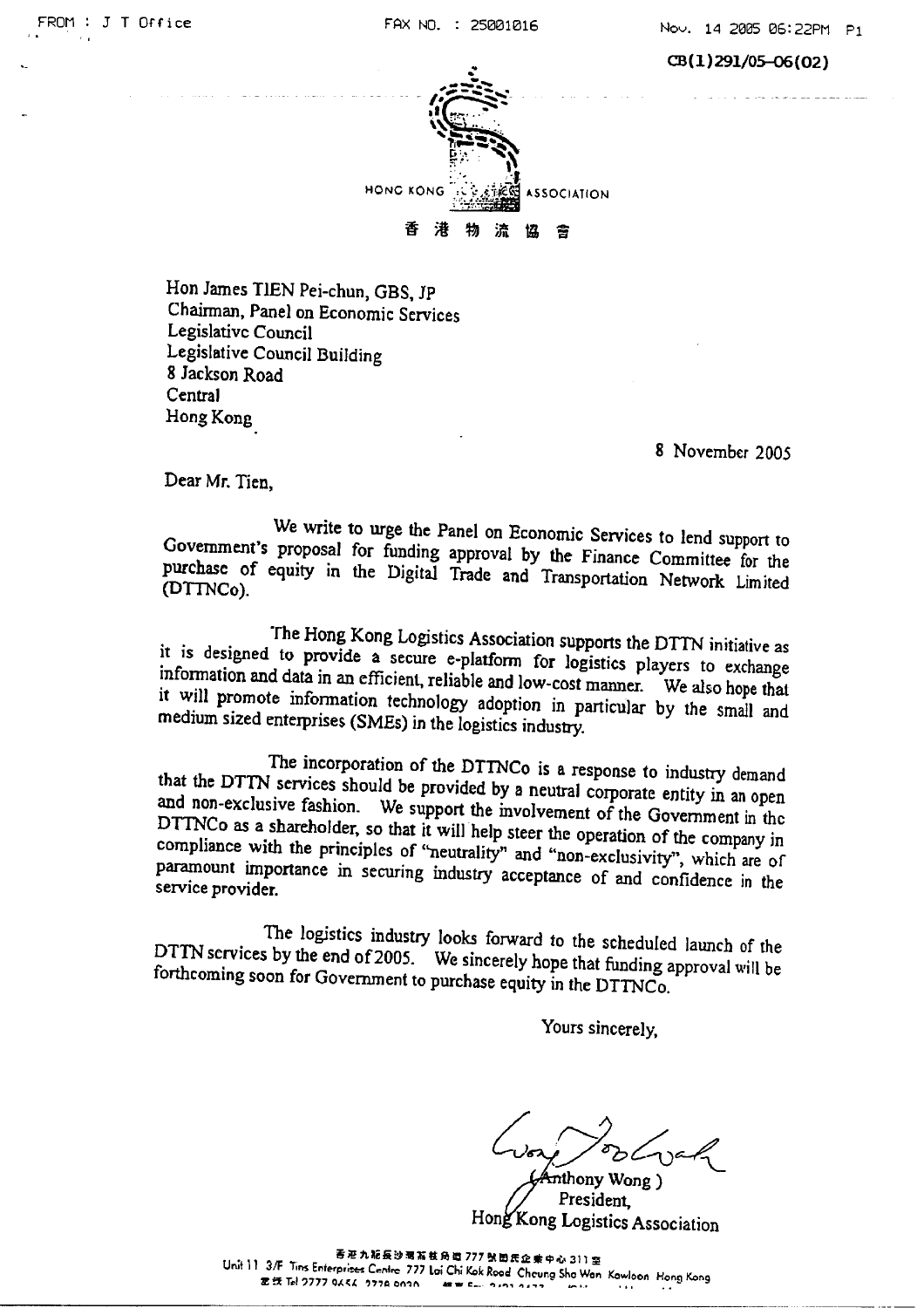$\frac{1}{2}$  =  $\frac{1}{2}$  =  $\frac{1}{2}$  =  $\frac{1}{2}$  =  $\frac{1}{2}$  =  $\frac{1}{2}$  =  $\frac{1}{2}$  =  $\frac{1}{2}$  =  $\frac{1}{2}$  =  $\frac{1}{2}$  =  $\frac{1}{2}$  =  $\frac{1}{2}$  =  $\frac{1}{2}$  =  $\frac{1}{2}$  =  $\frac{1}{2}$  =  $\frac{1}{2}$  =  $\frac{1}{2}$  =  $\frac{1}{2}$  =  $\frac{1$ 

31<sup>st</sup> October 2005

Hon James TIEN Pei-chun, GBS, JP Chairman, Panel on Economic Services Legislative Council Legislative Council Building 8 Jackson Road Central Hong Kong

الرامين المتعاطف الطفين والانتقاد

Dear Mr Tien.

Alexandria State

### Purchase of Equity in Digital Trade and Transportation Network Co. Ltd (DTTNCo)

As the Shepherd of the E-logistics Project Group and member of the Hong Kong Logistics Development Council (LOGSCOUNCIL), I am surprised and disappointed to learn that the Panel on Economic Services did not support the government's proposal for acquisition of shares in DTTNCo.

The DTTN concept was first mooted in September 2001 and after the study by Accenture in November 2002, has been developed into an Elogistics initiative not only to enhance the efficiency of the industry players in the supply chain, but also to promote Hong Kong as a virtual logistics hub. After many meetings of and discussion by the E-logistics Project Group and the LOGSCOUNCIL over the past three years, the industry is indeed anxious for the scheduled launch of the DTTN by the end of this year.

During the many discussions, LOGSCOUNCIL members and industry stakeholders have repeatedly stressed the importance of the DTTN as a neutral, open and non-exclusive platform for the industry. This leads to the need to create a separate entity providing for the service; to set out the guiding principles in an operating agreement and to involve the government in its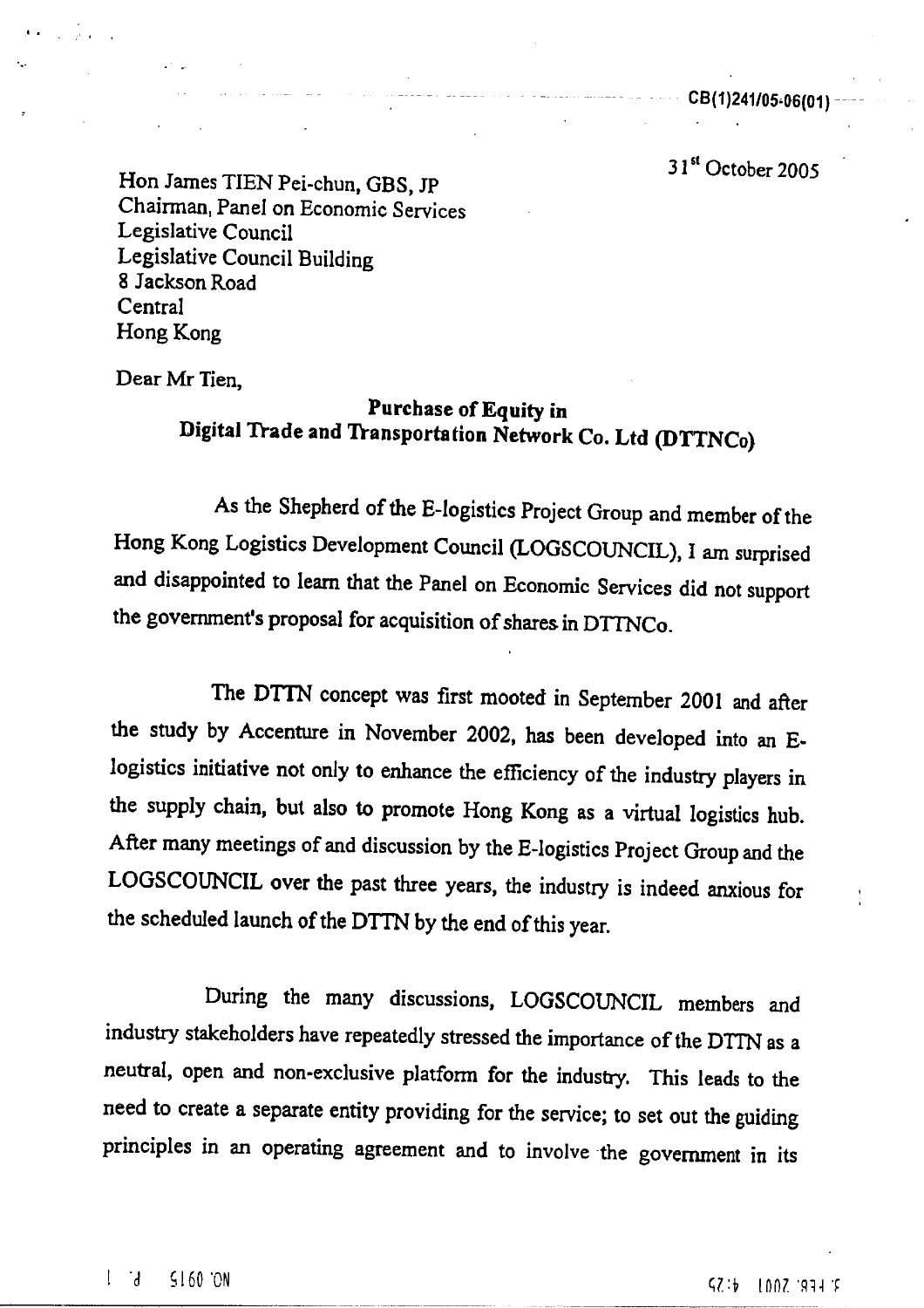corporate governance to monitor closely the operation, service levels and the fair pricing of the DTTN services.

The proposed shareholding to be acquired by the government was requested by the industry and supported by the E-logistics Project Group and LOGSCOUNCIL which bodies comprise mainly of non-official members with a wide representation from the logistics industry. There is a clear industry consensus in favour of community participation in the form of shareholdings by government and trade organisations in DTTNCo. These holdings will safeguard the interests of the industry users and in particular that of the SMEs.

I hope that with this clarification of the background and of the strong industry views on the DTTN proposal, the Panel on Economic Services will lend its support to the proposed funding for the share acquisition by government so that the project can proceed as quickly as possible.

Yours sincerely,

3hn Hammond) pherd, E-logistics Project Group Membert Hong Kong Logistics Development Council

C/o Exonomy Limited **Standard Chartered Tower** Millennium City Kwun Tong, Hong Kong Phone: +852 97312717 Fax: +852 2179 5290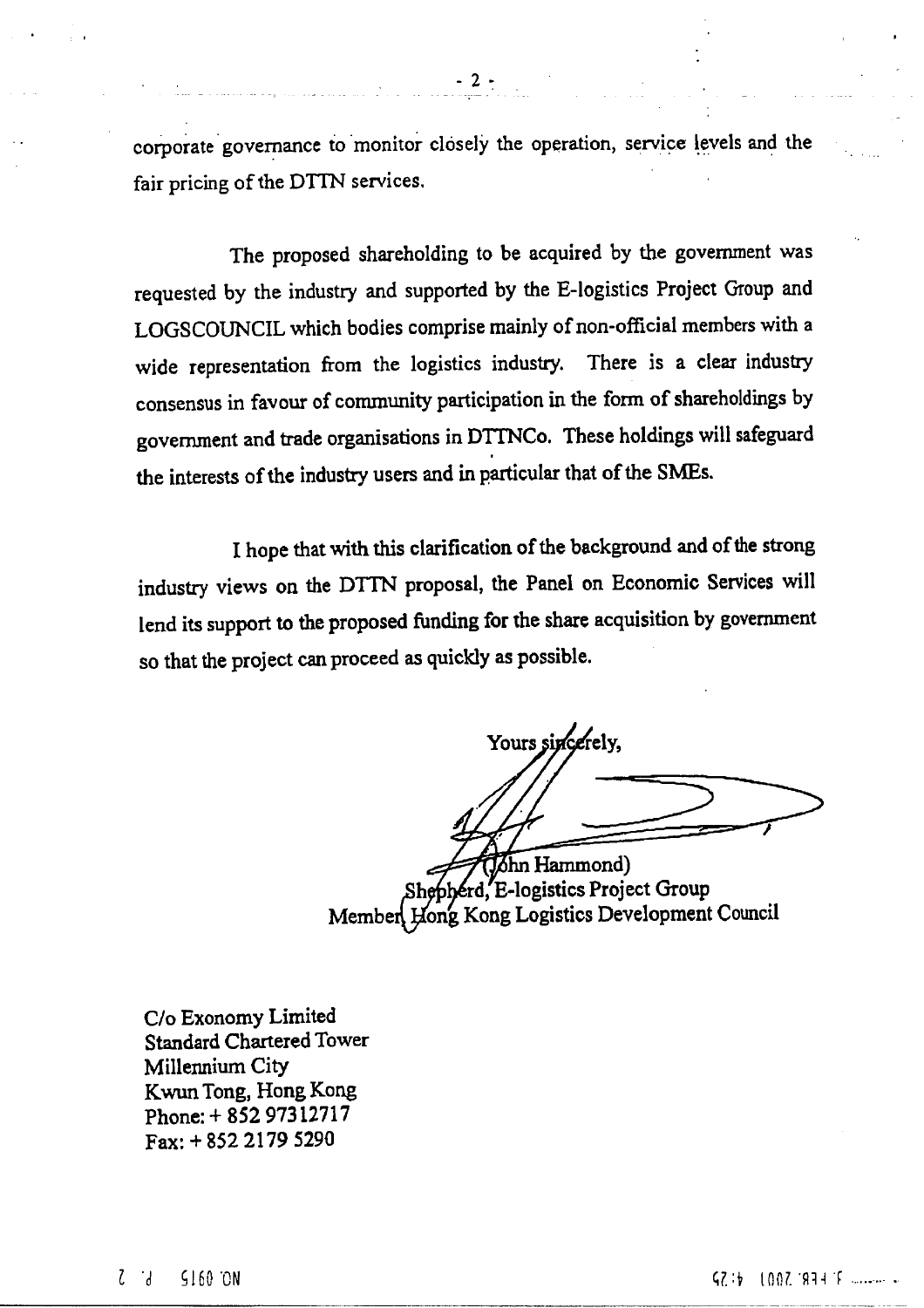#### CB(1)241/05-06(02) G.P.O. Fex No. 4433 H.K.

7. 准外视神后症能 4433 %

Tel July, (552) 3126-9471

Fax (91) (852) 3126 9472

Website Rital - www.hkctoa.com



Hong Kong Container Terminal Operators Association Limited 香港賀櫃碼頭蘭會有限公司

31 October 2005

Hon James TIEN Pei-chun, GBS, JP Chairman, Panel on Economic Services Legislative Council Legislative Council Building 8 Jackson Road Central Hong Kong.

Dear Hon. Mr Tien,

#### **Purchase of Equity in** Re: Digital Trade and Transportation Network Co. Ltd (DTTNCo)

As a member of the Hong Kong Logistics Development Council (LOGSCOUNCIL) member, we write in support of the government proposed acquisition of shares in DTTNCo.

The DTTN initiative, as discussed in the LOGSCOUNCIL, was developed with the aim to provide a neutral, open and non-exclusive platform for information exchange among players in the logistics industry. The guiding principles, the scope of services, pricing, shareholding structure and corporate governance have all been discussed at LOGSCOUNCIL to ensure that DTTN would not only reduce cost in the supply chain but also provide an IT infrastructure for high value added logistics development in Hong Kong. During the discussion, it was considered necessary to have 21% government shareholding in DTTN to enable the government have a final say on important decision regarding the operation of DTTN under the "80% rule". Government involvement would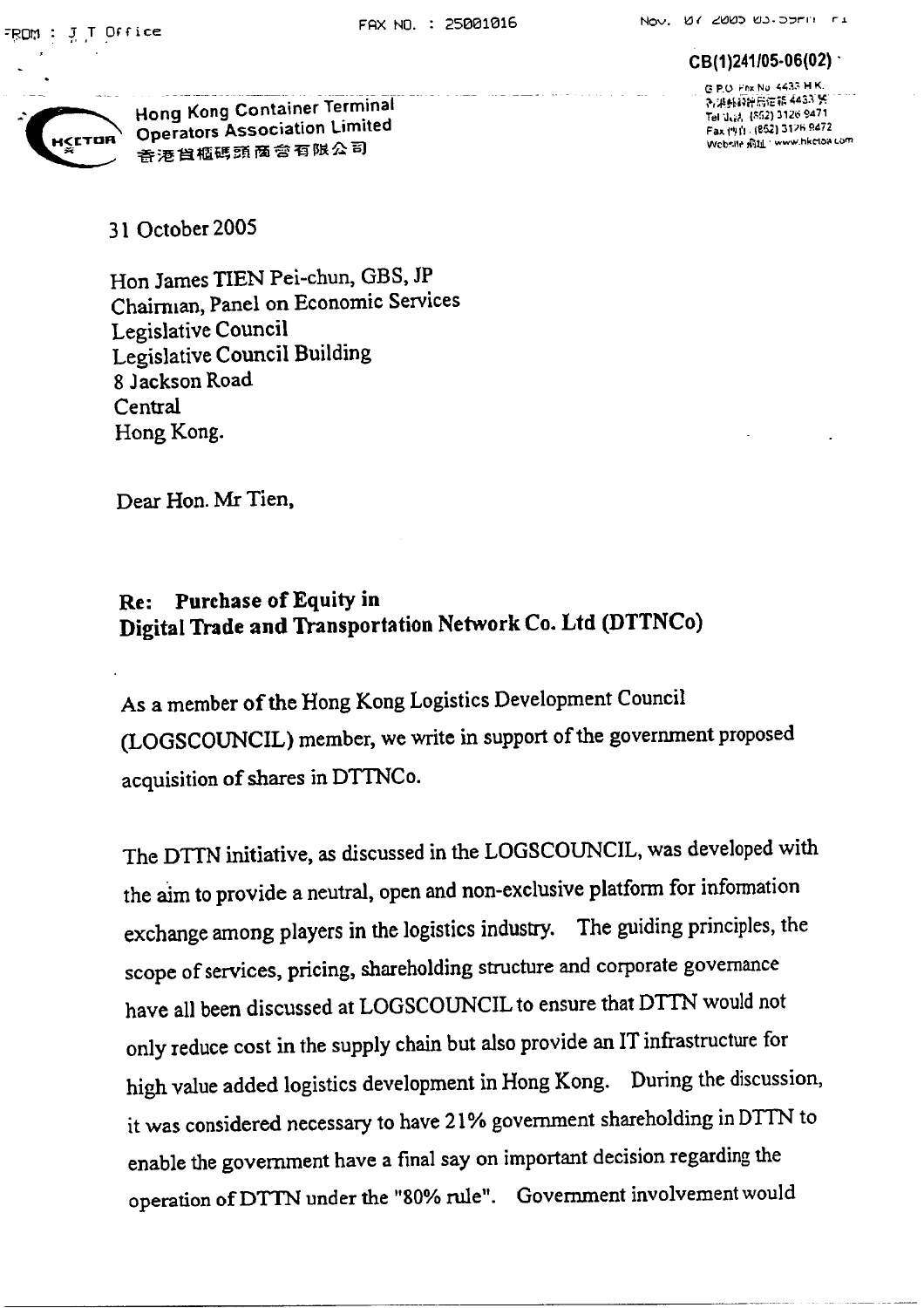

Hong Kong Container Terminal **Operators Association Limited** 香港貨甁碼頭商會有限公司

G.P.O. Doctto, 4433 H.K. 造洪桥政策局信箱4435 % (1) Tel 3:51, (852) 3126 9471 Fax (52) (852) 3126 9472 Website Sult : www.hkclos.com

Page 2

provide the necessary monitoring through the appointment of the majority of board members by government.

Faced with increasing competition in the port and logistics sectors, the DTTN initiative would, we believe, be an effective measure to strengthen Hong Kong's position as a regional shipping and logistics hub. To this end, government support and active participation is seen by the industry as the necessary driving We therefore urge for support of the Panel on Economic Services for force. the government funding proposal for the acquisition of DTTNCo shares.

Yours sincerely,

 $\sqrt{16}$ 

Chairman. Hong Kong Container Terminal Operators Association and Member, Hong Kong Logistics Development Council

c.c. Mr Stephen Ip, LOGSCOUNCIL Chairman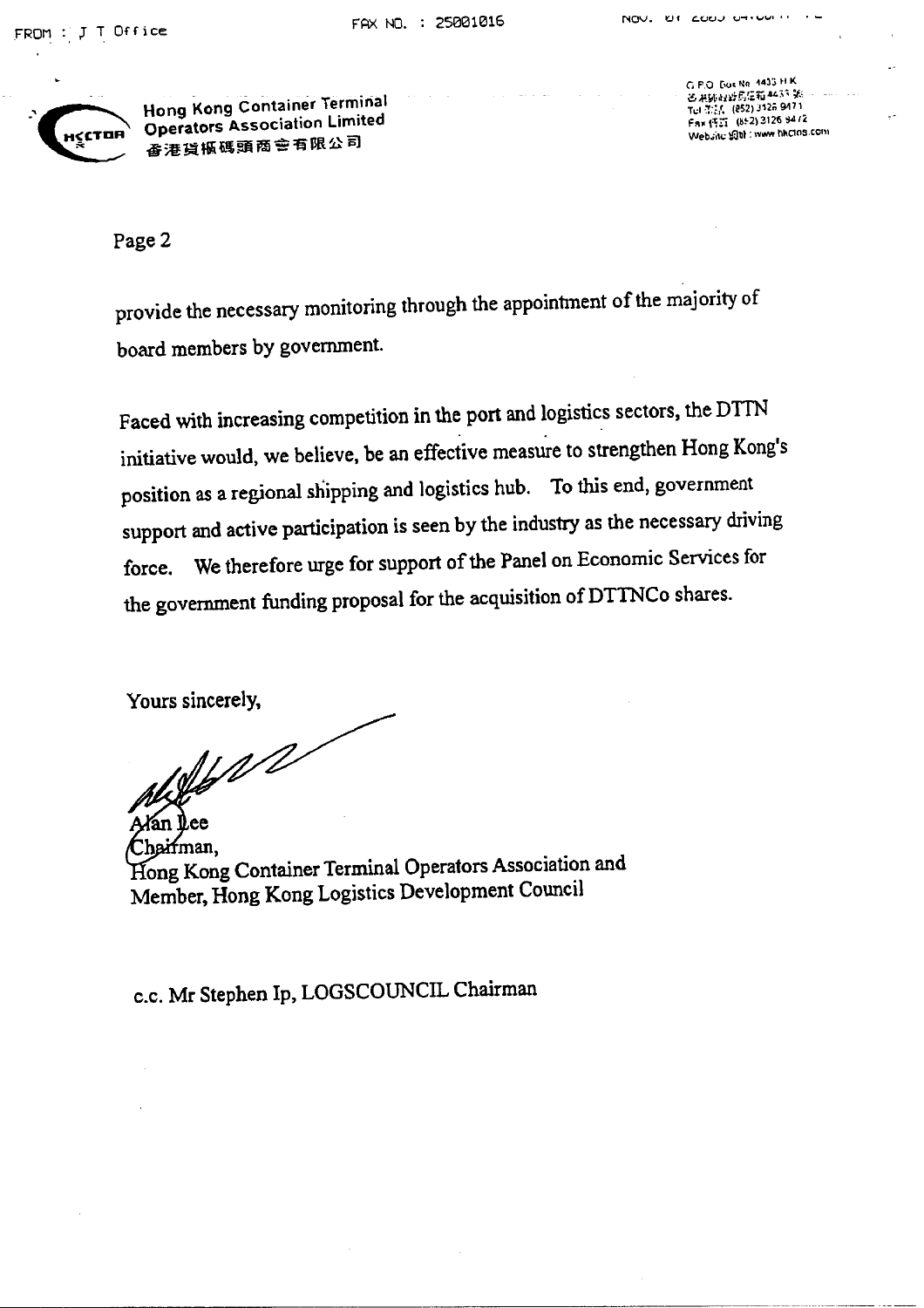CB(1)241/05-06(03)



The Global Language of Business

## 1 November 2005

Hon James TJEN Pei-chun, GBS, JP Chairman, Panel on Economic Services Legislative Council Legislative Council Building 8 Jackson Road Central. Hong Kong

Dear Mr Tien.

## Purchase of Equity in Digital Trade and Transportation Network Co. Ltd (DTTNCo)

I understand that at the meeting of the Panel on Economic Services of LegCo on 24 October 2005 Members have questioned the need for government acquisition of shares in DTTNCo. I would like to outline the background to the government proposal and also appeal to the Panel for support in that regard.

As a member of the E-logistics Project Group of the Hong Kong Logistics Development Council (LOGSCOUNCIL), I have been closely involved in the discussion on the DTTN project. Throughout the discussion, there is a clear industry demand for the DTTN as a neutral, non-exclusive and open platform for data/information exchange in the supply chain. It is also a thoroughly argued conclusion that the principles of neutrality and non-exclusivity of the DTTNCo should be enshrined in its operating agreement and underpinned by government and industry participation in its corporate governance and shareholding. The proposed shareholding by government and



GS1 Hong Kong 香港貨品編配協会 22/F, OTB Building, 160 Gloucester Rnad, Wanchai. Hong Kong 舌港忍仔告士打定160张海外信託编行大股22楼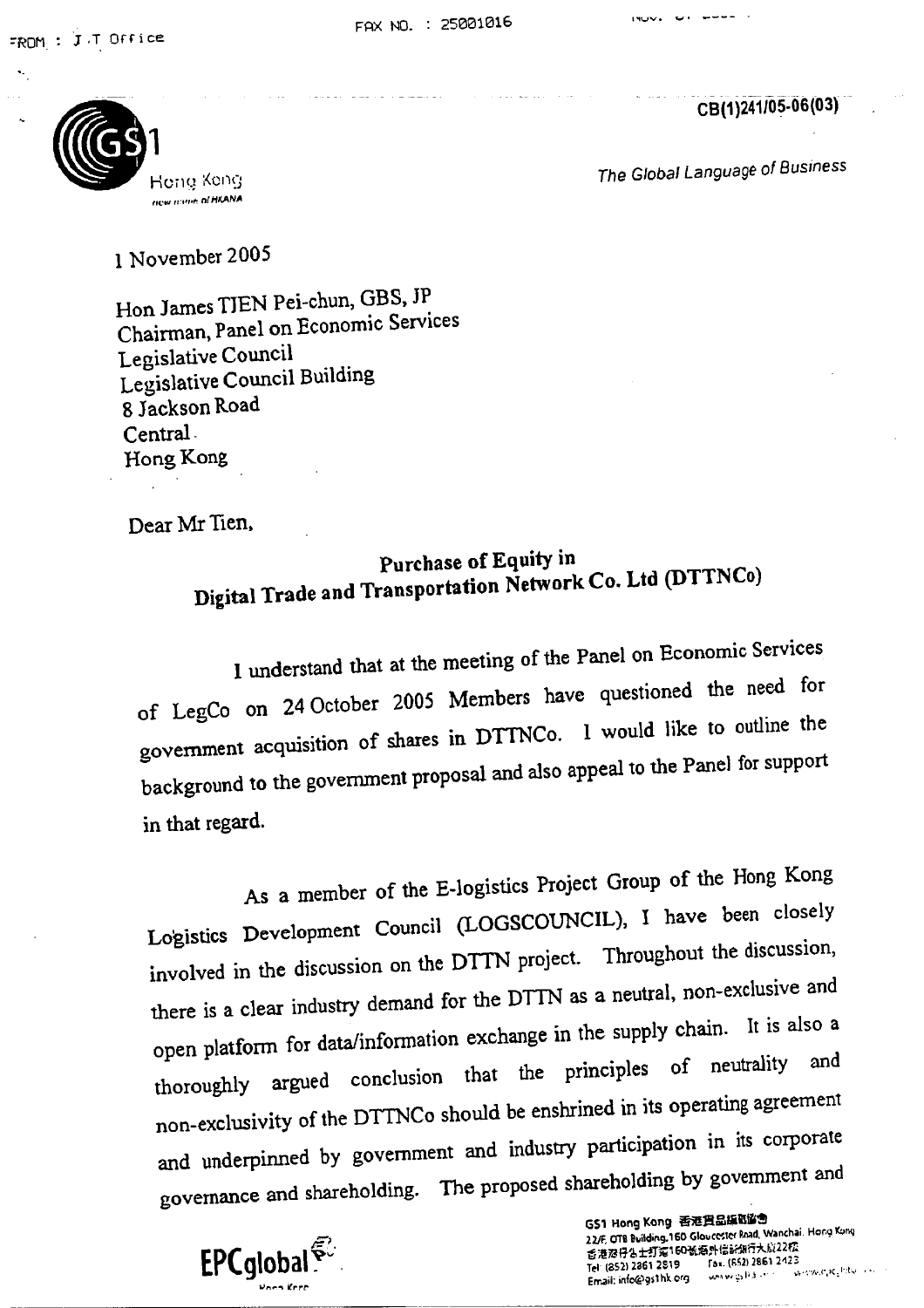Hang Keng new name of HKANA

The Global Language of Business

 $19.001 \times 101 = 100$ 

the trade associations is a necessary means to enforce those safeguards requested by the industry on DTTN's operation and to ensure that the government have sufficient power to maintain the DTTN's neutrality.

 $-2-$ 

The proposed share acquisition has been endorsed by the E-logistics Project Group and LOGSCOUNCIL. The logistics industry is fully aware of and supported the proposal. Also, many industry/trade organisations have been invited to join the government in taking up a stake in the DTTN. With such transparent and thorough discussion with industry representatives and very clear industry support, it therefore comes as a surprise that the DTTN proposal did not get the endorsement of the Panel on Economic Services.

I hope the above would facilitate the Panel on Economic Services in understanding the industry consideration and views behind the proposal and giving its to support to the acquisition of shares in DTTN by government.

Yours sincerely,

ung in <sup>Lo</sup>me

(Ms Anna Lin) Chief Executive, GS1 Hong Kong and Member, Hong Kong Logistics Development Council



GS1 Hong Kong 看港貨品編碼協會 22/F. OTB Building, 160 Gloucester Road, Wanchol, Hong Knng Fax: (852) 2861 2423 Tel: (852) 2861 2819 Email: info@gs1hk.org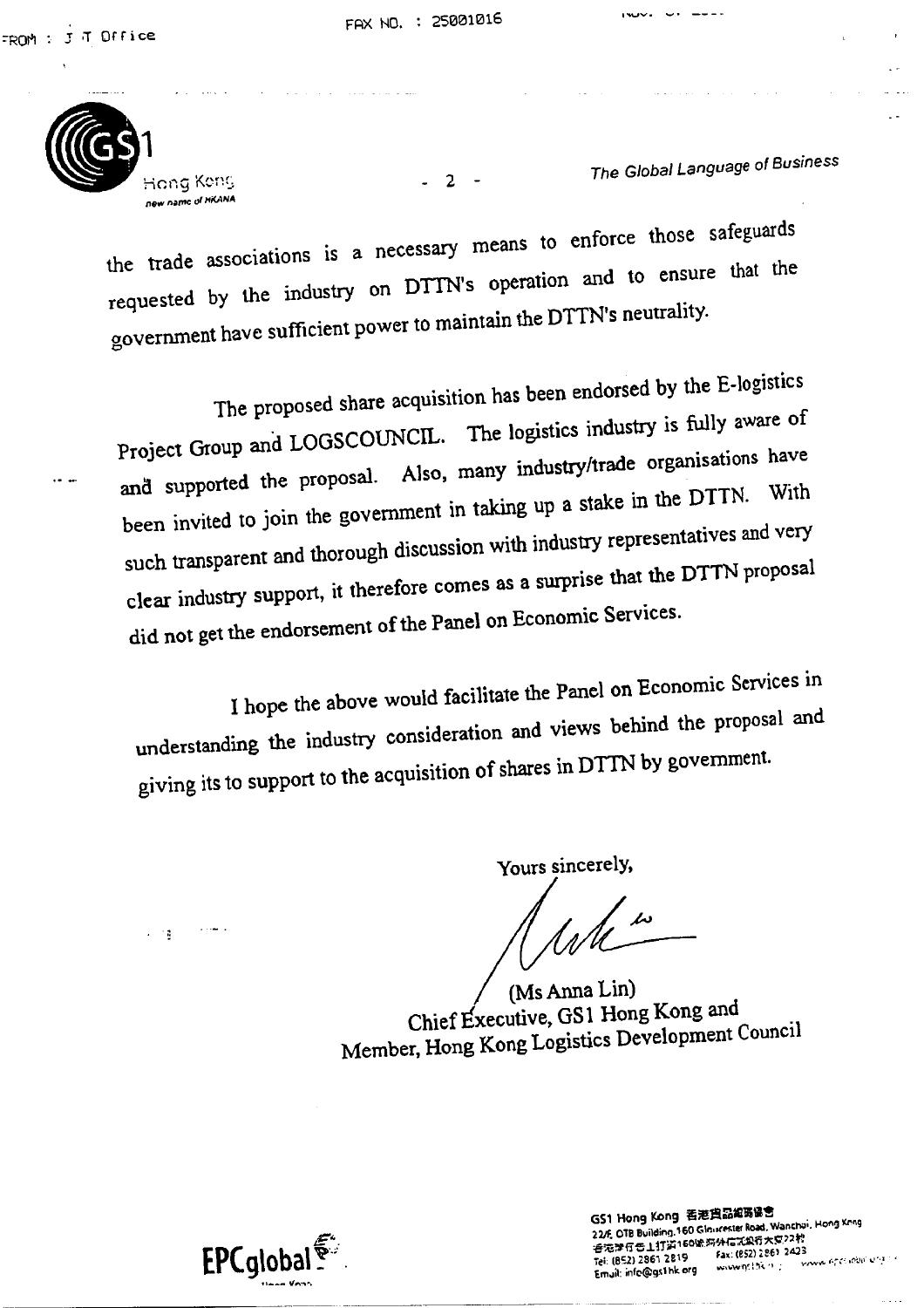



CB(1)241/05-06(04)

日期: 2005年11月1日

FAX NO. : 25001016

中區昃臣道8號 立法會大樓 立法會秘書處 經濟事務委員會 田北俊主席, GBS, JP

田主席:

認購數碼貿易運輸網絡有限公司的股份 我知悉最近立法會經濟事務委員會就 政府申請撥款認購數碼貿易運輸網絡 (DTTN)有限公司股份一事作出討論,並提 出疑問, 最後, 事務委員並沒有支持政府的 建議,對此我深表關注和失望。

作爲香港集裝箱貨倉及物流服務聯會 主席,我深明中小企的關注和經營困難。香 港的物流業內大部分是中小企業。中小企缺 乏發展電子資訊系統的資金和專才·與此同 時,面對運輸和物流業的劇烈競爭,供應鏈 的資訊流通對於貨運效率和清關報關等程 序至為重要。因此物流發展局在過去幾年,

Room 7014-701 SW, Asia Terminals Contre-A, Berth 3 Kwai Chung Container Terminal, Kwai Chung, N. T. Hong Kong. Tel: (852) 2409 5271 Fax: (652) 2409 6247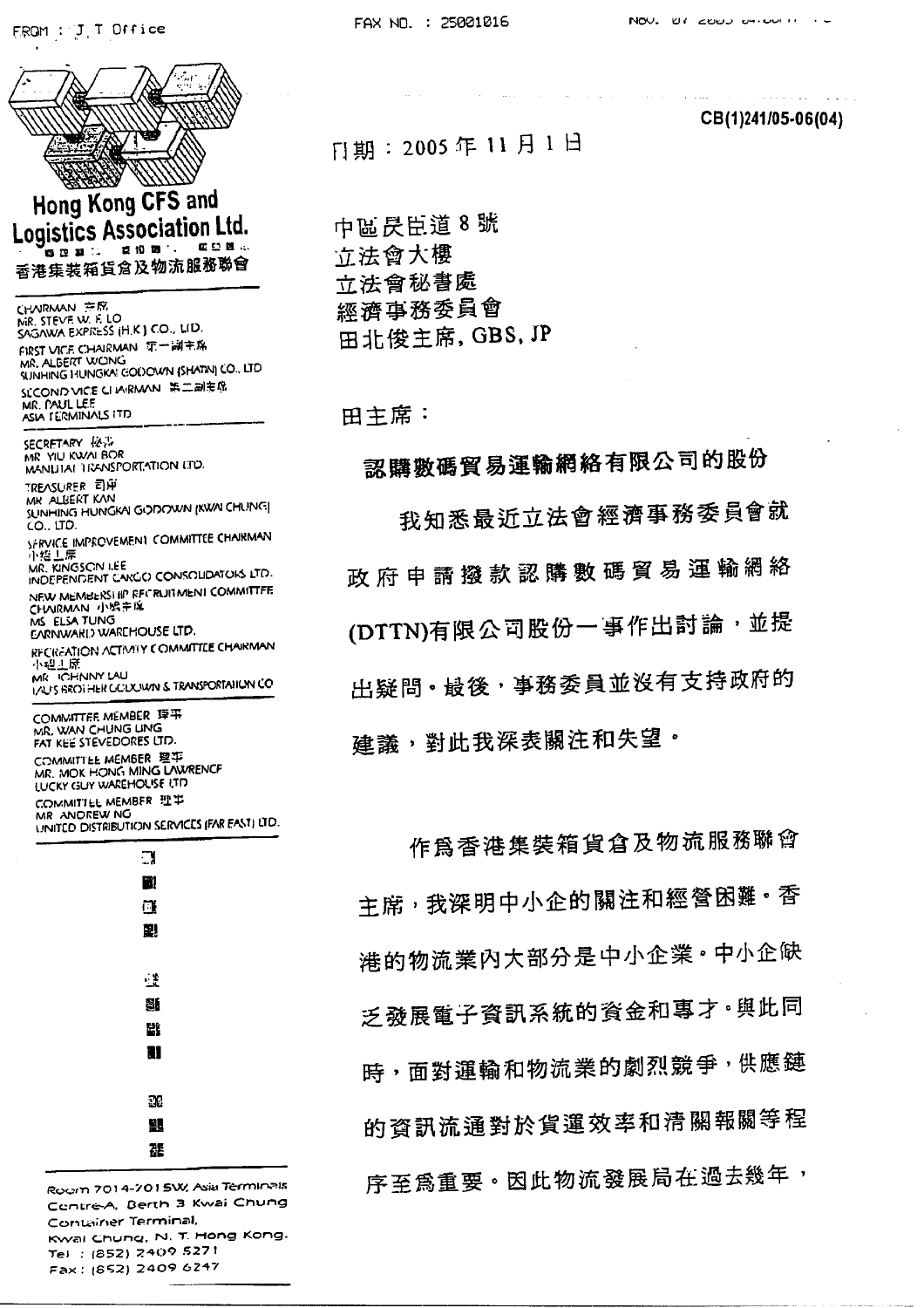$\mathcal{L}_{\mathcal{L}}$ 



- $\mathbb{R}$ æ
- Ħ 98

Room 7014 701 5W, Asia Territinals Contre-A. Berth 3 Kwai Chung Container Terminal, Kwai Chung, N. T. Hong Kong. Tel: (852) 2409 5271 Fax: (S52) 2409 6247

經過廣泛諮詢業界,努力推動發展 DTTN, 希望為業界提供高效和可靠的資訊交換平 台。對中小企來說一個中立、開放和安全的 資訊平台是非常重要的·為了保障用者和中 小企的利益,業界希望政府能積極參與以確 保 DTTN 的收费、服務和資料保密等方面都 得到監管。政府建議認購百分之二十一的 DTTN 公司股份,以便在該公司的重大的決 策上有否決權,確保業界利益。我們非常支 持政府的參與,並深信這會有助提高業界對 DTTN的信心。我希望貴委員會能了解中小 企的關注,並支持政府申請撥款入股 DTTN.

 $\overline{2}$  $\sim$   $\sim$  $\sim$ 

 $\mathbf{r}$ 

香港集裝箱貨倉及物流服務聯會主席 *For and on behalf of*<br>HOMG KOMG CFS AND LOGETICS ASSOCIATION LIMITED.<br>香港集集箱货仓及物流服務聯合有限公司 Celles Mon.  $u_{\boldsymbol{\mathcal{D}}}$ 

(董美珍

 $\lambda$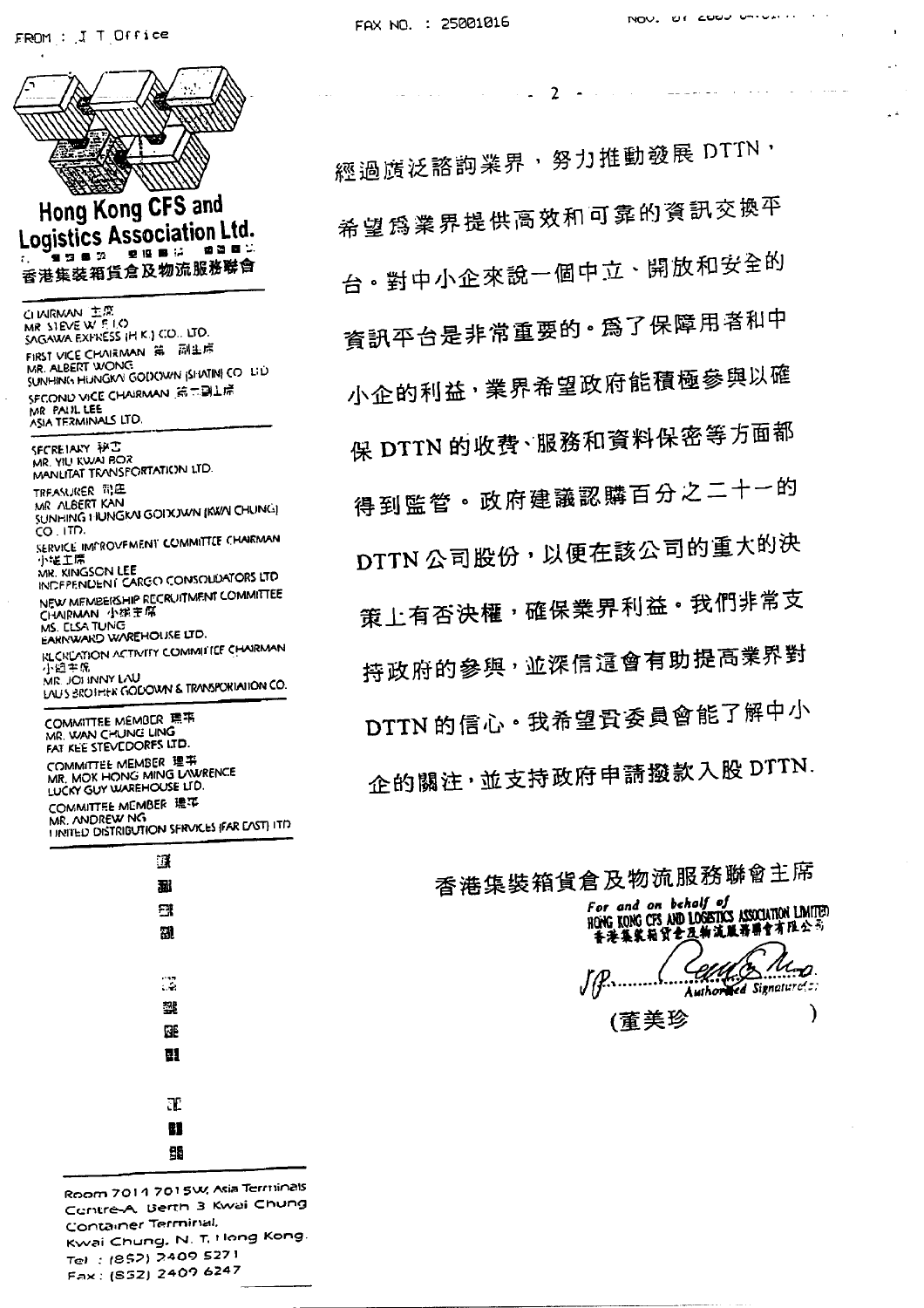FROM : J T Office



香港貨概拖運業聯會有限公司 Hong Kong Container Despage Services Association Ltd

CHARMAN HUM MK. STEVE WITHO SAGAWA EXPIRESS (FEK.) CO., HD TRSEVILE CHARMAN (A) 副产资源中搜索所协商卡 MK. SIMON ST TALL SKYTRUCK HUANSPORTATION LID. SLCOND VICE CHARMAN 第二國主名乘會員會算論部長 MR. YIU KWAI BOR MANUTAT CONTAINER SERVICE LTD SECRETARY MC **N.S. FLSA TUNG** FARNWARD WARL HOUSE ITD **IREASURER EIFE** MR ALBERT KAN MANING HONGKALGODOWN (KWALCHUNG) CO. LTD RECREATION ACTIVITY COMMITTEE CHAIRMAN 医苯胺染化 MR. JOHNNY LALL LAU'S BICOTHLIK GODOWN & TRANSPORTATION CO WELFARE COMMITTEE CLIARMAN

NVO I HAMINAL LTD COMMITTEE MEMSER 博弈 MS TAM YUR CHUN CES TRUCKING COMPANY (11) COMMITTEE MEMBER JE + MR. LEUNG PING CHICE COLDEN OCEAN WAREHOUSE & TRANSPORTATION ITD. COMMITTEE MEMBER <br> 注意 MS. KWONG MI U GOLDEN FAME SHIPFING ITD COMMITTEE MEMPER 理事 MR CHELING KINSON **UPWARD MILES LTD** 

密意探索公司员 MK. LEUNG YIU I A



CB(1)241/05-06(05)

日期: 2005年11月1日

中區昃臣道8號 立法會大樓 立法會秘書處 經濟事務委員會 田北俊主席, GBS, JP

田主席:

認購數碼貿易運輸網絡有限公司的股份

我知悉最近立法會經濟事務委員會就 政府申請撥款認購數碼貿易運輸網絡(DTTN) 有限公司股份一事作出討論,並提出疑問。 最後,事務委員並沒有支持政府的建議,對

此我深表關注和失望。

作為香港貨櫃拖運業聯會主席,我深明 中小企的關注和經營困難。香港的物流業內 大部分是中小企業。中小企缺乏發展電子資 訊系統的資金和專才。與此同時,面對運輸 和物流業的劇烈競爭,供應鏈的資訊流通對 於貨運效率和清關報關等程序至爲重要。因 此物流發展局在過去幾年,經過廣泛諮詢業

Room 7014-701 SW, Asia Terminals Centre-A. Borth 3 Kwai Chung **Container Terminal,** Kwai Chung, N. T. Hong Kong. tel : (S52) 2409 5271 Fax: (952) 2409 6247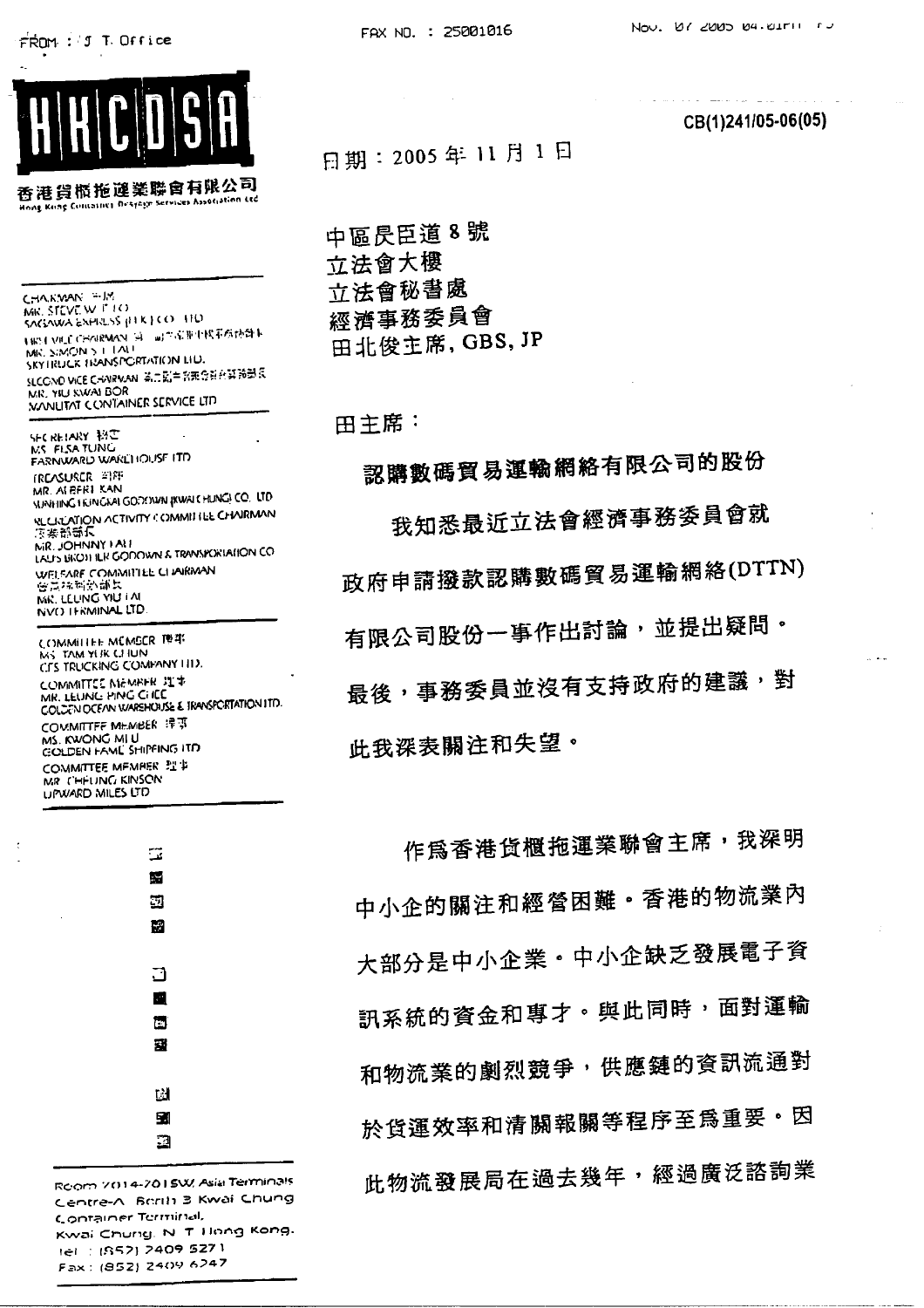

a provinci



香港貨櫃拖運業聯會有限公司 Horse Kong Container Dravage Services Assemantin Ltd.

CHAIRMAN BIN<br>MR SHEVE W RTO SAGAWA EXPRESS (ITIK ) CO., LED. **CIRST VICE CHAIRMAN (9)** WELF PLACED 44-14 SECTION **NMON SEL LAG** M. **SKY (RUCK TRANSPORTATION TTD)** SECOND VICE CHARAXIN 第二副主席兼有商石县西部长 MR YIU KWAI BOR MANLITAT CONTAINER SERVICE ITD. **SCCRETARY 1373** MS. LLSA TUNG **FARNWARD WARCHOUSE LTD** TREASURER FURN MR. ALBERT KAN S. INHING HUNGAN COODWN (KWAI CHUNG) CO., LIU **KLCKLATION ACTIVITY COMMITTEE CLIAIKMAN**<br>高能够配置 MR. JOHNNY LAU IZUTE BROTHEK GODOWN & TRANSPORTATION CO. WELL ARE COMMITTEE CHAIRMAN **WLU AND COMMENT** NVO TERMINAL LTD

COMMITTEE MEMBER THIS MY TAM YUK CITUN CES TRUCKING COMPANY LID **TOMMITTE NEMBER ET E** GOLDEN COLLAN WAREHOUSE & TRANSPORTATION LIL COMMITTEE MEMBER 理事 MS KWONG MILI **COLDEN FAME SHIPFING LID.** COMMITTEE MEMBER 理中 MR CHELING KINSON LIPWARD MILES ITD



Room 7014-7015W, Asia ferminals Centre-A, Berth 3 Kwai Chung Container Terminal, Kwai Chung, N. T. Hong Kong. fel: (852) 2409 5271 Fax: (852) 2409 6247

界, 努力推動發展 DTTN, 希望為業界提供 高效和可靠的資訊交換平台。對中小企來說 一個中立、開放和安全的資訊平台是非常重 要的。為了保障用者和中小企的利益,業界 希望政府能積極參與以確保 DTTN 的收費、 服務和資料保密等方面都得到監管。政府建 議認購百分之二十一的 DTTN 公司股份,以 便在該公司的重大的決策上有否決權,確保 業界利益·我們非常支持政府的參與,並深 信這會有助提高業界對 DTTN 的信心。我希 望貴委員會能了解中小企的關注,並支持政 府申請撥款入股 DTTN.

 $2 - 2 = 4$ 

I WHER DRAYAGE SERVICE LO. 香港貨櫃 拖運業聯會 有限公司

ቛ

Q,

⟩

香港貨櫃拖運業聯會主席

(黃兆華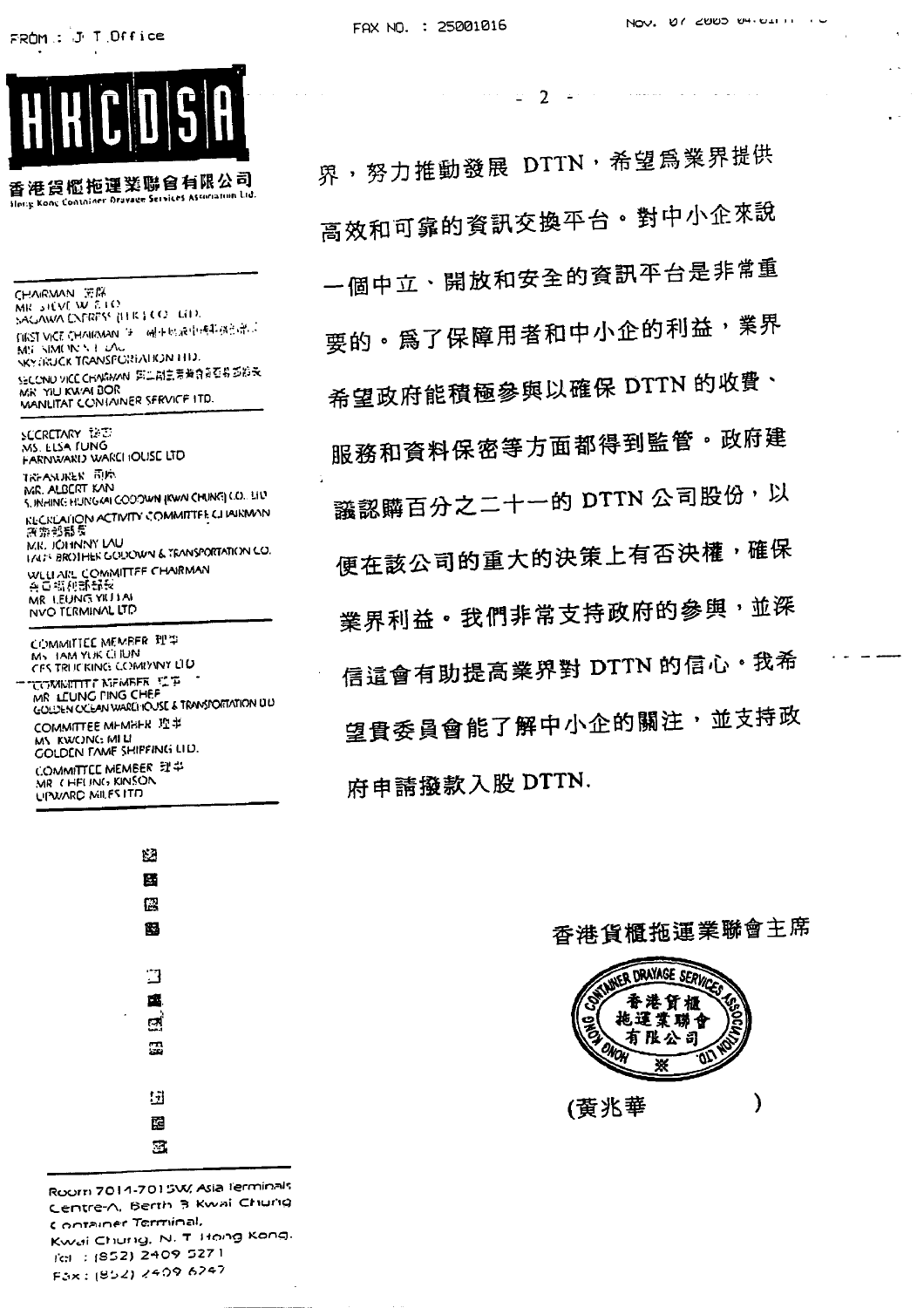CB(1)241/05-06(06)

# 香港物流商會 THE CHAMBER OF HONG KONG LOGISTICS INDUSTRY

门期: 2005年11月1日

中區昃臣道 8號 立法會大樓 立法會秘書處 經濟事務委員會 田北俊主席, GBS, JP

田主席:

## 認購數碼貿易運輸網絡有限公司的股份

我知悉最近立法會經濟事務委員會就政府申請撥款認 購數碼貿易運輸網絡(DTTN)有限公司股份一事作出討論, 並提出疑問。最後,事務委員並沒有支持政府的建議,對此 我深表關注和失望。

作為物流發展局的委員及香港物流商會主席,我深明 中小企的關注和經營困難。香港的物流業內大部分是中小企 業·中小企缺乏發展電子資訊系統的資金和專才·與此同 時,面對運輸和物流業的劇烈競爭,供應鏈的資訊流通對於 货運效率和清關報關等程序至爲重要·因此物流發展局在過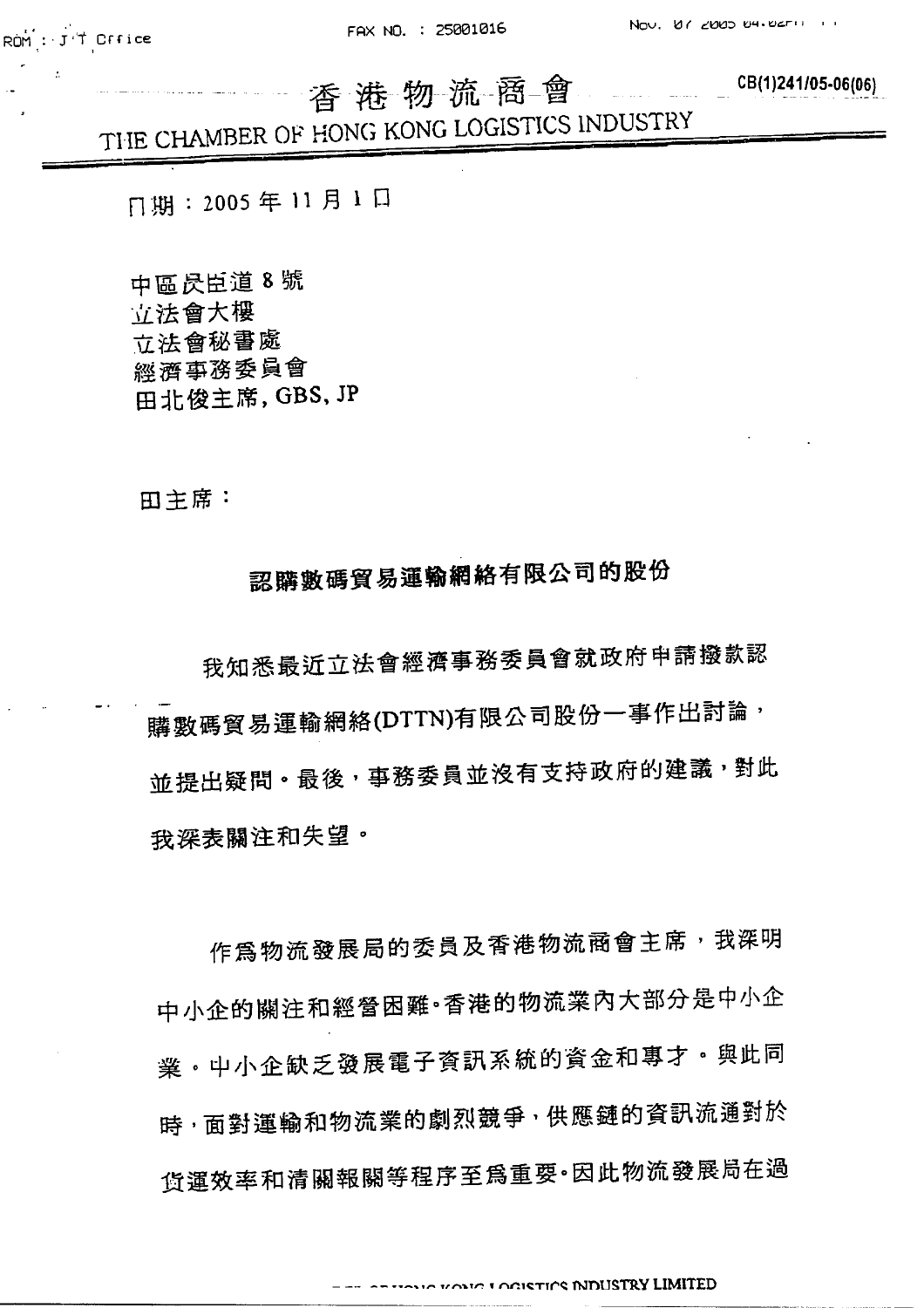香港物流商會

THE CHAMBER OF HONG KONG LOGISTICS INDUSTRY

去幾年, 經過廣泛諮詢業界, 努力推動發展 DTTN, 希望為 業界提供高效和可靠的資訊交換平台·對中小企來說--個中 立、開放和安全的資訊平台是非常重要的。為了保障用者和 中小企的利益,業界希望政府能積極参與以確保 DTTN 的 收费、服務和資料保密等方面都得到監管。政府建議認購百 分之二十一的 DTTN 公司股份,以便在該公司的重大的決 策上有否決權,確保業界利益·我們非常支持政府的參與, 並深信這會有助提高業界對 DTTN 的信心。我希望貴委員 會能了解中小企的關注,並支持政府申請撥款入股 DTTN.

香港物流發展局委員

香港物流商會主席 (羅煌楓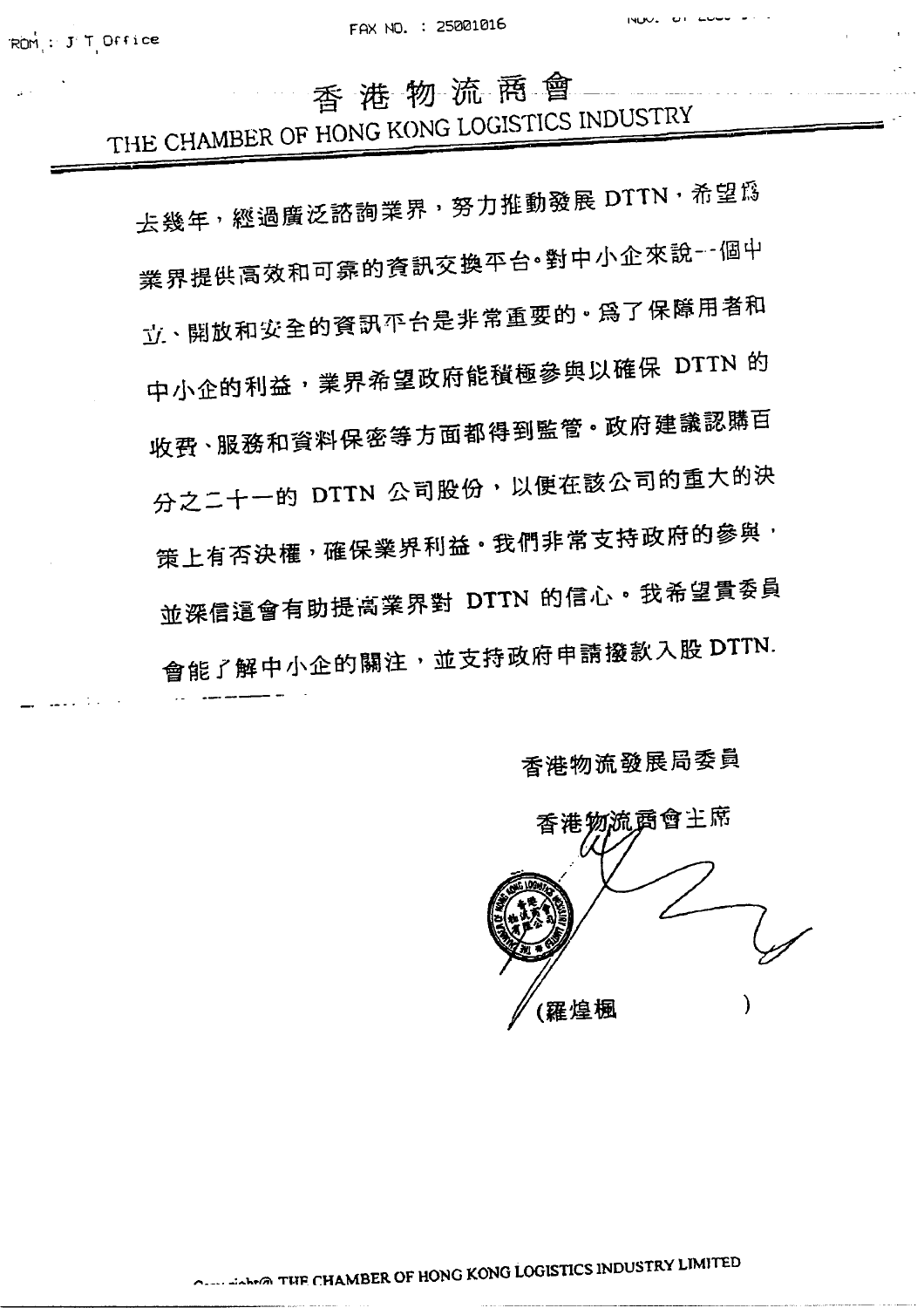: 07-NOV-2005 16:26 .<br>. . NOV. 07 2005 13:59 852 2891 9707 PML, EDB, EDLB.



THE HONG KONG SHIPPERS' COUNCIL 2407 Hopewell Centre, 183 Queen's Road Past. Wanchai, Hong Kong

Website: http://www.hkshippers.org.hk

Tolephone : (882) 2834 0010 Facsimile : (852) 2891 9787 Email: shippersmiticshippers.org.hk

CB(1)241/05-06(07)

3rd November 2005

Hon James TIBN Pei-chun, GBS, JP Chairman, Panel on Economic Services Legislative Council Legislative Council Building 8 Jackson Road Central Hong Kong

Dear Mr. Tien,

### Purchase of Equity in Digital Trade and Transportation Network Co. Ltd (DTTNCo)

We learn that the Panel on Economic Services has expressed concern about the proposed government acquisition of equity in the DTTNCo at its meeting on 24 October 2005. We are writing in support of the government proposal and urge that the Panel reconsider it favourably.

The DTTN was shaped by the Hong Kong Logistics Development Council (LOGSCOUNCIL) E-logistics Project Group and has been endorsed by the LOGSCOUNCIL after thorough discussion.

The LOGSCOUNCIL also discussed and endorsed the shareholding and corporate governance of DTTNCo in observance of the principles of neutrality and non-exclusivity in the development and operation In this regard, it is the industry and the of the DTTN services. LOGSCOUNCIL's proposal for the government to hold 21% DTTNCo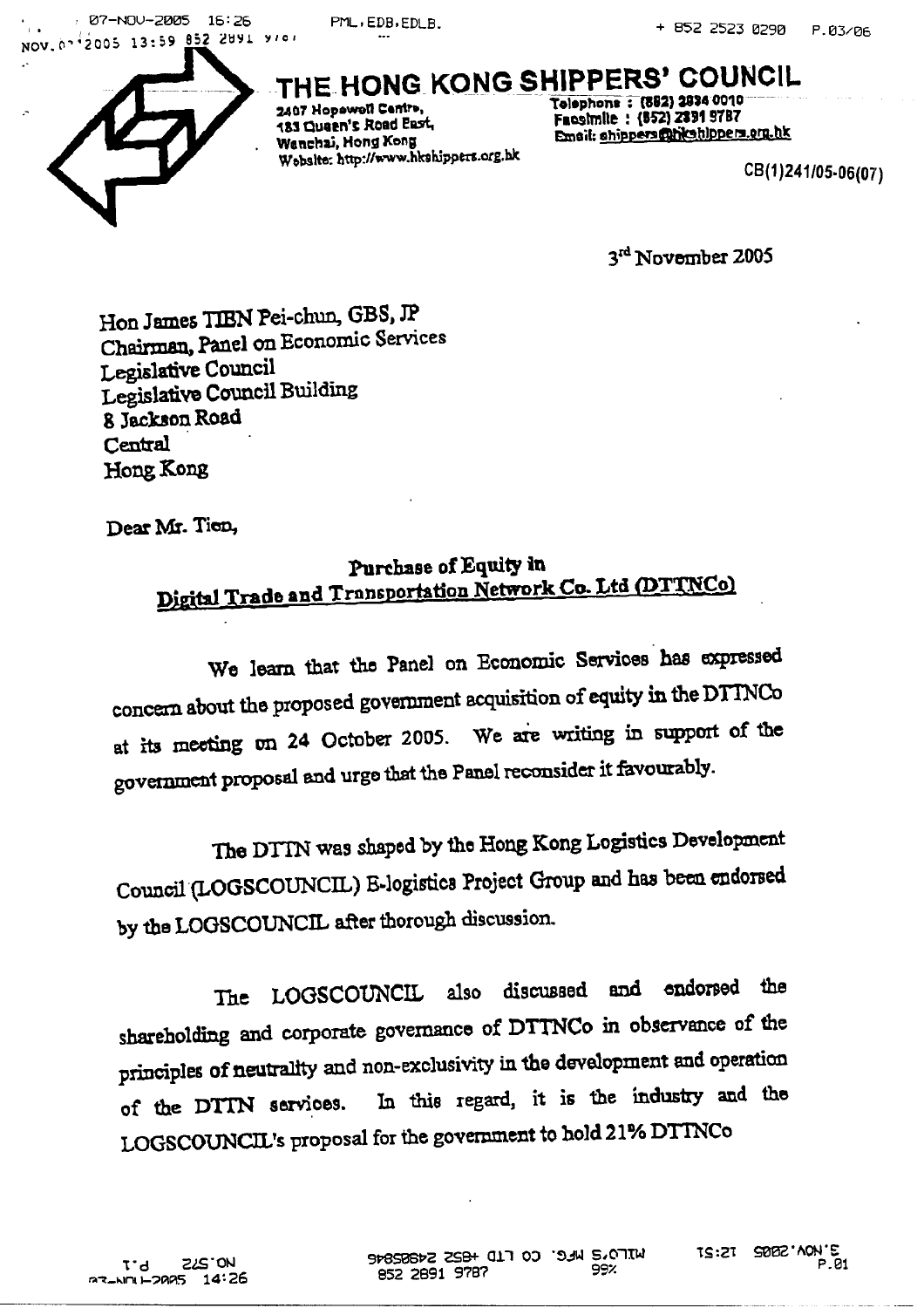· 07-NOU-2005 16:27 NOV. 1953 SCU DOIBI COOS' 1 'NOV' PML, EDB, EDLB. MK SMIPPERS COUNCIL

HE HONG KONG SHIPPERS' COUNCIL 2407 Honewell Centre. 183 Queen's Road Sart, Wanshal, Kong Kong Webshe: http://www.hkshippers.org.hk

Telephone : (862) 2834 0010<br>Facelmile : (882) 2891 8787 Email: shippers@hkshippara.org.hk

shareholding so that it will have a veto power over DTTNCo major decision. which would be subject to an 80% rule. This safeguard is vital to maintaining the neutrality and non-exclusivity of DTTN as well as to the monitoring of the service level and pricing of DTTN. We therefore support the proposed shareholding by government.

The many shippers in Hong Kong, particularly the small ones, are keen to have the DTTN services as they do not have the resources and expertise to develop their own system. To that end, we sincerely urge the Panel to endorse the proposed share acquisition by government. Hong Kong's position as a logistic and shipping hub has been under serious challenge from neighbouring ports. There is a high hope that the DTTN initiative would help reduce cost and raise efficiency in our supply chain management and in turn enhance our competitiveness in trade and logistics services. We should implement the DTTN initiative as a matter of urgency. As shippers and member of the LOGSCOUNCIL, we firmly stand behind the government's proposal and would appeal for the Legislative Council's support for funding this initiative for the benefit of our trade the logistics industry in Hong Kong.

Yours sincerely.

 $\mathscr{B}$ 

(Willy Lin) Chairman, Hong Kong Shippers Council and Member, Hong Kong Logistics Development Council

.ZLS-ON 5.9°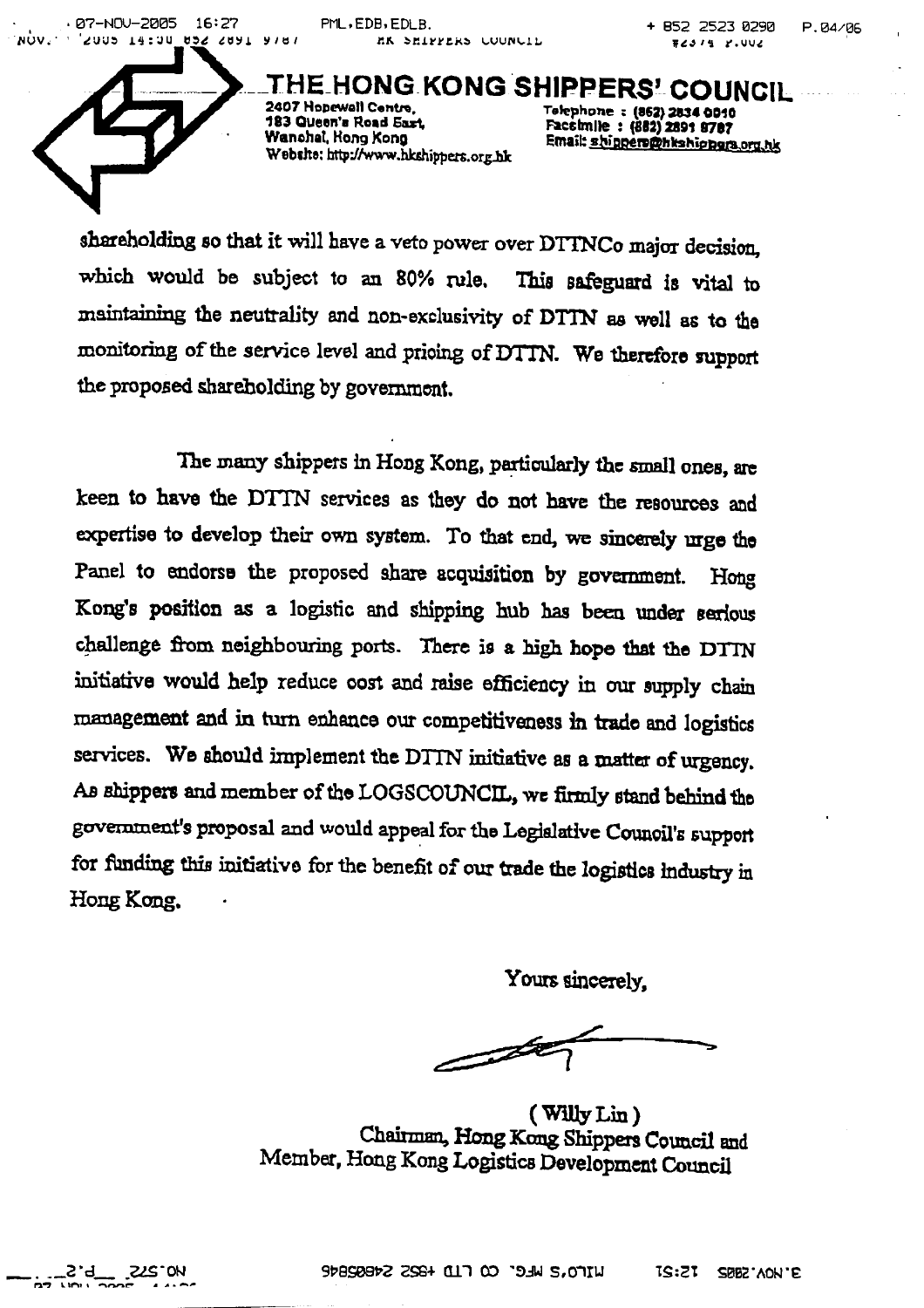Internet Professional Association Limited iBay, Level 10, Cyberport 2, 100 Cyberport Road, Hong Kong. Tel: (852) 2778 0040 Fax: (852) 2778 0032 / 3157 1320 Web: www.iproa.org Email: iproa@iproa.org

CB(1)241/05-06(08) **Internet Professional Association -**互 蠎 網 専 業 協

Hon James TIEN Pei-chun, GBS, JP Chairman, Panel on Economic Services Legislative Council Legislative Council Building 8 Jackson Road Central Hong Kong

2 November 2005

Dear Mr. Tien.

I would like to express the strong expectation of Hong Kong's logoistics industry for the scheduled launch of the DTTN System by the end of 2005, and lend support to Government's proposal to purchase equity in the Digital Trade and Transportation Network Limited (DTTNCo).

Through the Hong Kong Logistics Development Council (LOGSCOUNCIL), the local logistics industry and related organisations have been closely involved in definging the scope, technical standards and service levels of the DTTN System, as well as the regulatory regime to ensure its conformity with the agreed principles of neutrality and non-exclusivity. To meet industry demand and instill confidence in the DTTN initiative, LOGSCOUNCIL considers it important for the Government to play a direct monitoring role by becoming a shareholder of the DTINCo, the company incorporated to deliver DTTN services under an Operating Agreement. The shareholding structure and corporate governance of the DTTNCo are designed to ensure neutrality, foster industry participation and promote Hong Kong's logistics competitiveness. There are also additional safeguards to ensure that, through Government shareholding, the operation of the company and the DTTN services it delivers will comply with the requirements in the Operating Agreement.

The early launch of the DTTN System is an important step to enhance Hong Kong's information connectivity. It is also a key stepping

 $\overline{a}$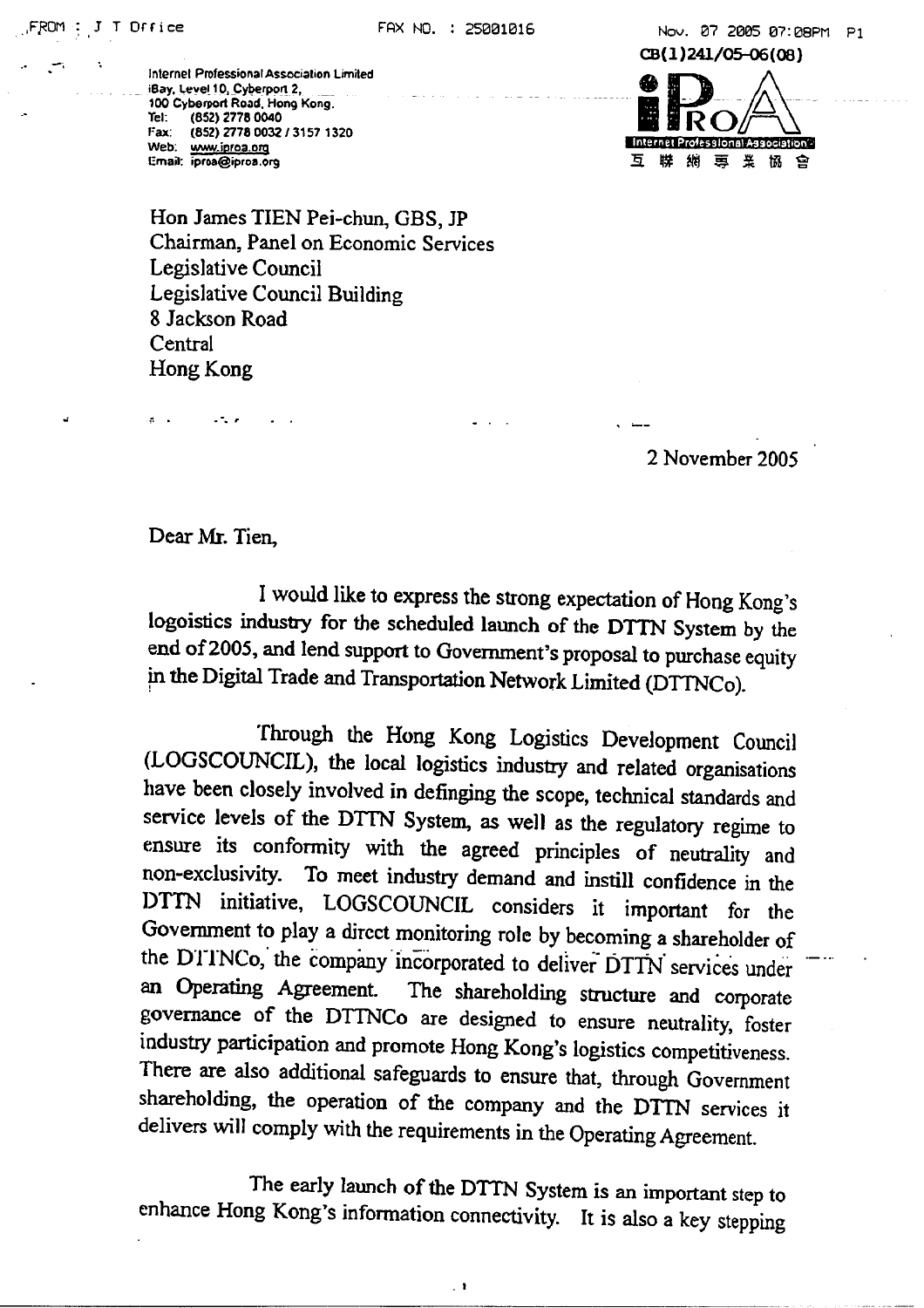stone for us to move up the value ladder and build Hong Kong into a virtual logistics hub. We sincerely hope that Government's proposal to purchase DTTNCo shares will receive support and funding approval from the Legislative Council Finance Committee.

Yours sincerely,

(Dr Elizabeth Quat) President, Internet Professional Association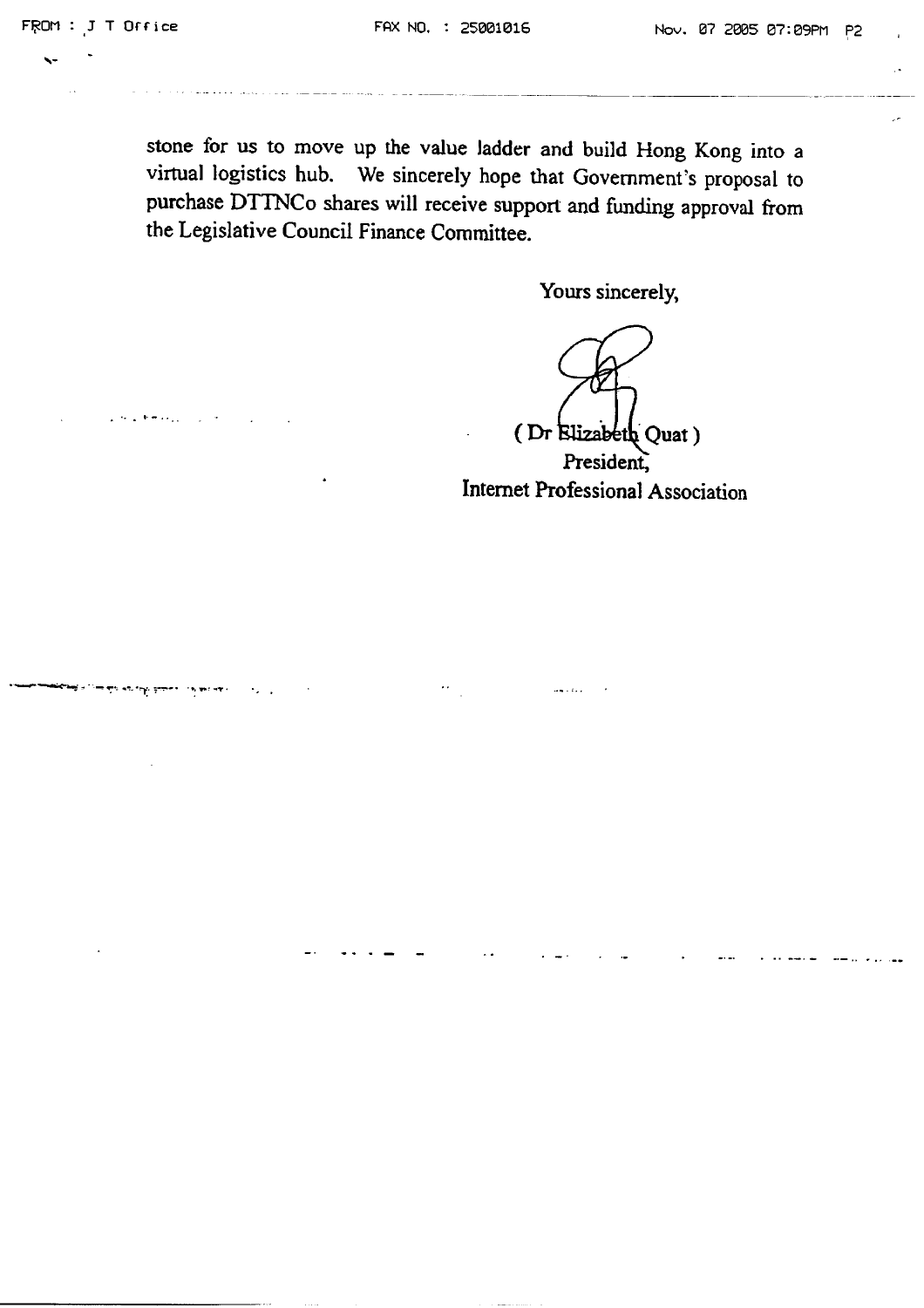CB(1)312/05-06(01)

### 查港運輸物流學會 The Chartered Institute of Logistics & Transport

Hon James TIEN Pei-chun, GBS, JP Chainnan, Panel on Economic Services Legislative Council Legislative Council Building 8 Jackson Road Central Hong Kong

14 November 2005

Dear Mr. Tien,

A Company Limited by Guarantee 34 th 45 HK to 49

We write to support the involvement of Government in the Digital Trade and Transportation Network Limited (DTTNCo) as a shareholder to ensure the neutrality and non-exclusivity of the services provided by the company.

As a member of the Hong Kong Logistics Development Council (LOGSCOUNCIL), I have witnessed the close involvement of the industry in shaping the outcome of Government's discussion with the prospectice DTTN service provider, culminating in the conclcusion of the DTTN Operating Agreement, Shareholders Agreement and Shares Acquisiton Agreement. Government's equity investment in the DTTNCo is a response to industry demand for strong and effective minotoring over the operation of the DTTNCo and the services it provides. Without this, there will be scant industry support for or confidence in the DTTN initiative, and this important initiative will not be able to achieve the objectives of improving information connectivity and promoting IT addioption by logistics SEMs.

The logistics industry has high expectation that the DTTN services will be launched as scheduled by the end of 2005. Without funding approval from the Finance Committee for Government to purchase DTTNCo shares, the regulatory regime developed with the concerted efforts and collective wisdom of the industry over the past three years

Wanchai Hong Kong 7/F Yue Hing Building<br>103 Hennessy Road

www.cit.org.hk...<br>سر مسمرداد ۱۵۰۵ من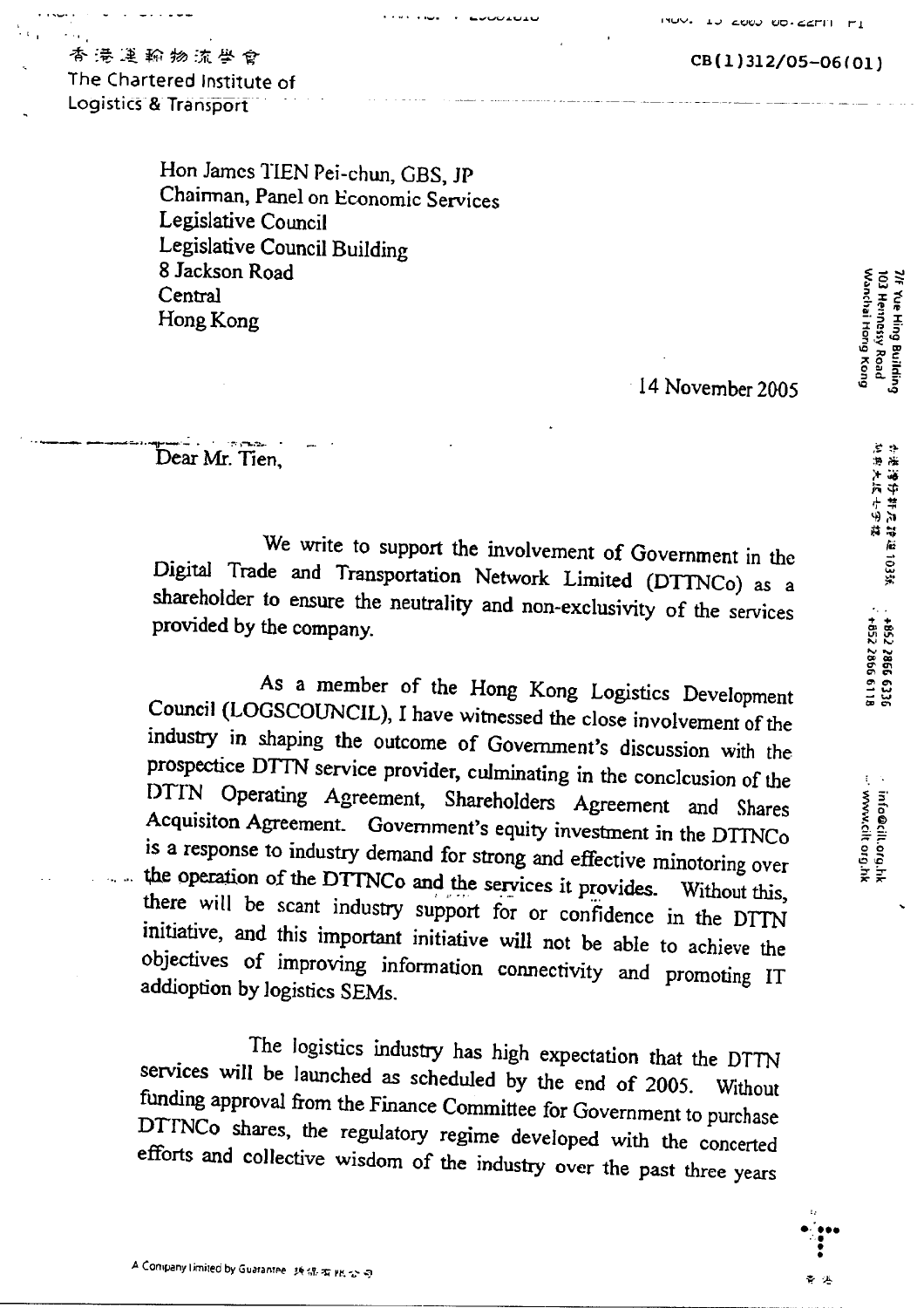带港運輸物流學會 The Chartered Institute of Logistics & Transport

نان دارا ول

cannot be implemented. Hong Kong will also miss a golden opportunity to enhance its logistics competitiveness. I therefore appeal to the Panel on Economic Services to support Government's funding proposal.

 $\overline{2}$ 

**JEDES CRAIN** 

Yours sincerely,

 $(KYLeung)$ President, The Chartered Institute of Logistics and Transport in Hong Kong 7/f Yue Hing Building<br>103 Hennessy Road<br>Wanchai Hong Kong

小胞的牛奶 建立工程 化聚合物

i +852 2866 6336<br>1 +852 2866 6118

v info@cilt.org.hk<br>w www.cift.org.hk

 $\omega$  . ÷

A Company Limited by Guarantee 操採有限公司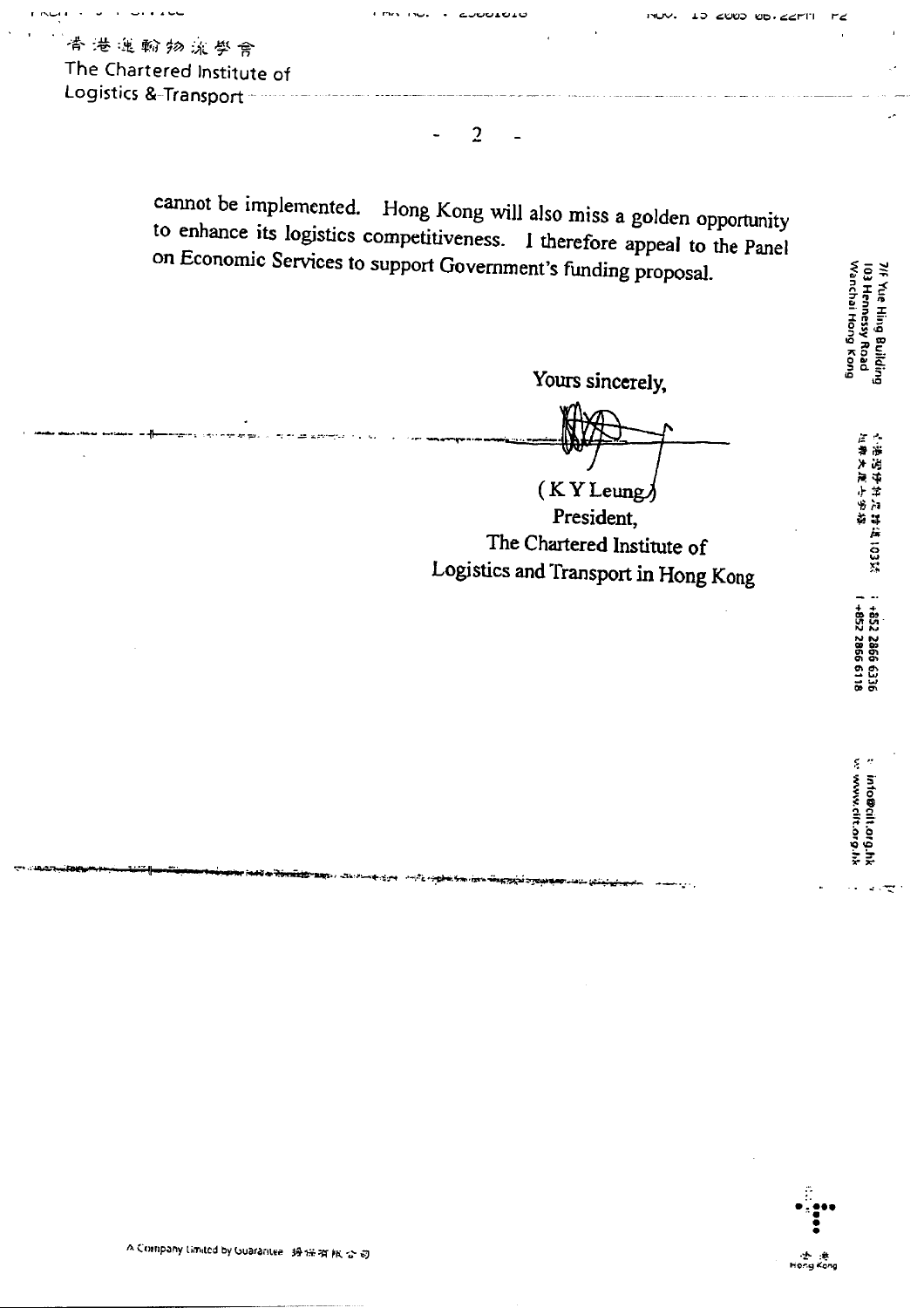CB(1)312/05-06(02)



e est and liv

 $\mathbf{r}$ 

 $\overline{1}$  of  $\overline{1}$  and  $\overline{1}$ 

貨運物流業協會有限公司 香港 HONGKONG ASSOCIATION OF FREIGHT FORWARDING AND LOGISTICS LIMITED

8/F., CHINA HONG KONG CENTRE, 122-126 CANTON ROAD, TSIMSHATSUI, KOWLOON, HONG KONG. TEL: (852) 2796 3121 FAX: (852) 2796 3719, (852) 2754 8926 INTERNET: http://www.haffa.com.hk

Hon James TIEN Pei-chun, GBS, JP Chairman, Panel on Economic Services Legislative Council Legislative Council Building 8 Jackson Road Central Hong Kong أرادي وتعتبت سأدنى مبسر ويتهلك ومن

14 November, 2005

Dear Mr. Tien.

We note with concern that the proposal of the Government to seek funding approval from the Finance Committee (FC) of the Legislative Council for the purchase of equity in Digital Trade and Transportation Network Limited (DTTNCo) did not receive support at the last meeting of the Panel on Economic Services (the Panel) held on 24 October 2005.

The Hong Kong Association of Freight Forwarding and Logistics Limited (HAFFA), as a member of the Hong Kong Logistics Development Council (LOGSCOUNCIL), has been closely involved in taking forward the DTTN initiative. We firmly believe that, as a cyber infrastructure built in response to the global trend towards more efficient information flow, the DTTN will enhance Hong Kong's supply chain visibility and boost the competitiveness of the logistics industry. Freight forwarders, as key players within the industry, will also be able to benefit DTTN as an integrated platform to streamline the different trade chains and business partners worldwide.

Right from the start, we have insisted that the DTTN services should be provided by a corporate entity separate and independent from any existing provider of e-commerce services. This is very important for underlining the neutrality, non-mandatory and non-exclusivity of the DTTN services - a crucial success factor for the initiative. DTTN System, capable of tighter integration with shippers' systems, would be a key to address the long standing issue of lack of IT sophistication for the SME operators. We also find it important for the Government to play a substantive role in the areas including balancing the profit driven factor against service-oriented factor; monitoring the development of the DTTN System so as to speed up the IT integration process with other Government